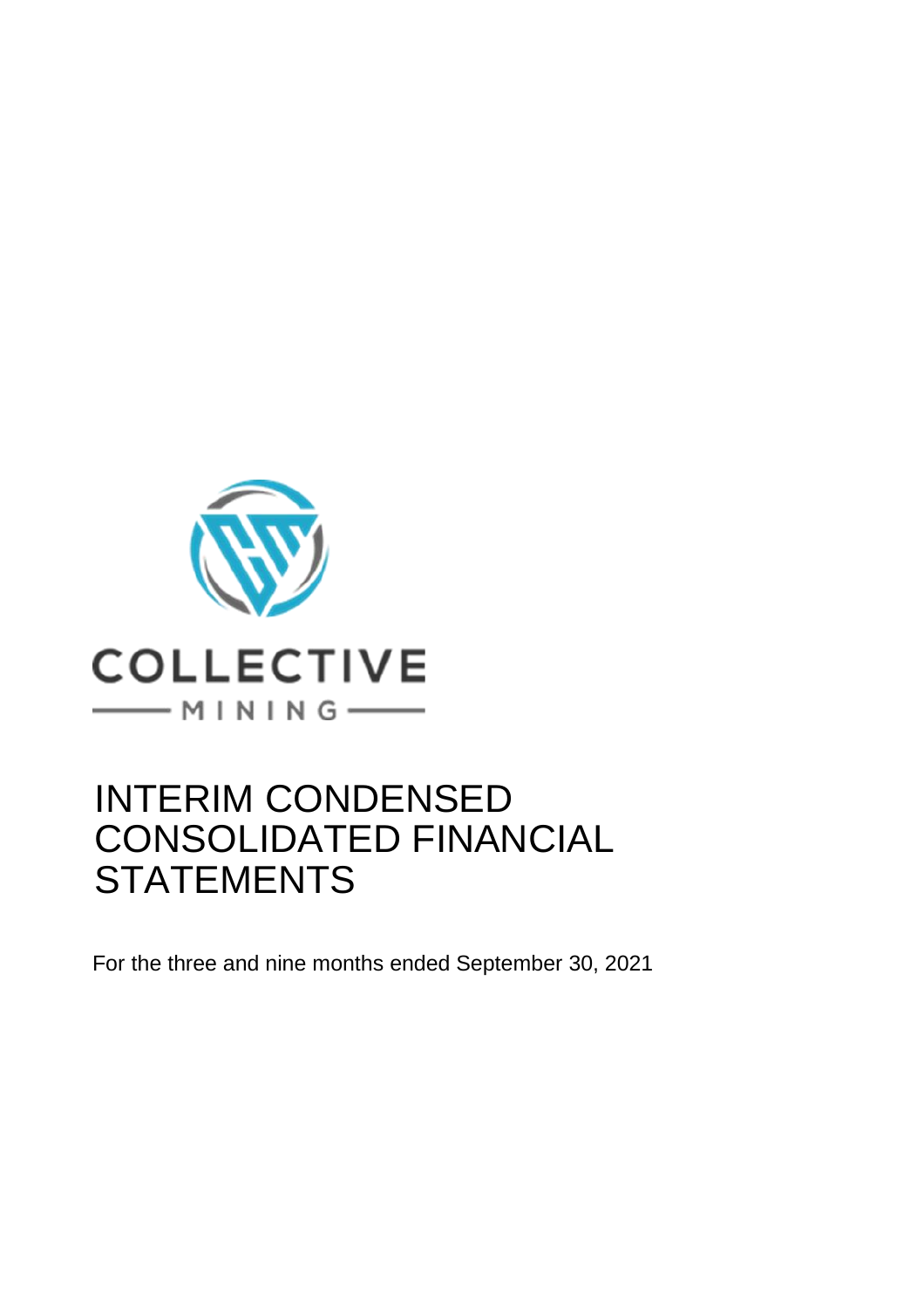# **COLLECTIVE MINING LTD.**

**Interim Condensed Consolidated Statement of Financial Position (unaudited)**

(All amounts expressed in U.S. Dollars, unless otherwise indicated)

| As at                                    | <b>Note</b> | September 30,<br>2021 | December 31,<br>2020 |
|------------------------------------------|-------------|-----------------------|----------------------|
|                                          |             |                       |                      |
| <b>ASSETS</b><br><b>Current assets:</b>  |             |                       | \$                   |
| Cash and cash equivalents                | 15(a)       | 19,715,392            | 1,717,385            |
| Receivables and prepaid expenses         | 7           | 121,882               | 446,806              |
| Inventories                              |             | 1,620                 |                      |
| <b>Non-current assets:</b>               |             | 19,838,894            | 2,164,191            |
| Equipment and other fixed assets         | 8           | 327,145               | 165,849              |
| Intangible assets                        |             | 754                   | 7,536                |
| Long-term receivable                     | 10          | 125,100               |                      |
|                                          |             | 452,999               | 173,385              |
| <b>Total assets</b>                      |             | 20,291,893            | 2,337,576            |
| <b>LIABILITIES AND EQUITY</b>            |             |                       |                      |
| <b>Current liabilities:</b>              |             |                       |                      |
| Account payables and accrued liabilities |             | 1,112,933             | 218,244              |
| Warrants liability                       | 11          |                       |                      |
| Other current liabilities                | 12          | 55,338                | 127,970              |
| <b>Non-current liabilities:</b>          |             | 1,168,271             | 346,214              |
| Lease liability                          | 13          | 83,685                | 98,321               |
|                                          |             | 83,685                | 98,321               |
|                                          |             | 1,251,956             | 444,535              |
| Equity:                                  |             |                       |                      |
| Share capital                            | 16          | 25, 167, 834          | 3,050,813            |
| Contributed surplus                      |             | 9,251,082             | 542,698              |
| <b>Deficit</b>                           |             | (15, 378, 979)        | (1,700,470)          |
|                                          |             | 19,039,937            | 1,893,041            |
| <b>Total liabilities and equity</b>      |             | 20,291,893            | 2,337,576            |
|                                          |             |                       |                      |
| Commitments and contingencies            | 21          |                       |                      |
| Subsequent events                        | 22          |                       |                      |

The accompanying notes are an integral part of these unaudited interim consolidated financial statements.

ON BEHALF OF THE BOARD:

Ari Sussman **Paul Begin** Executive Chairman CFO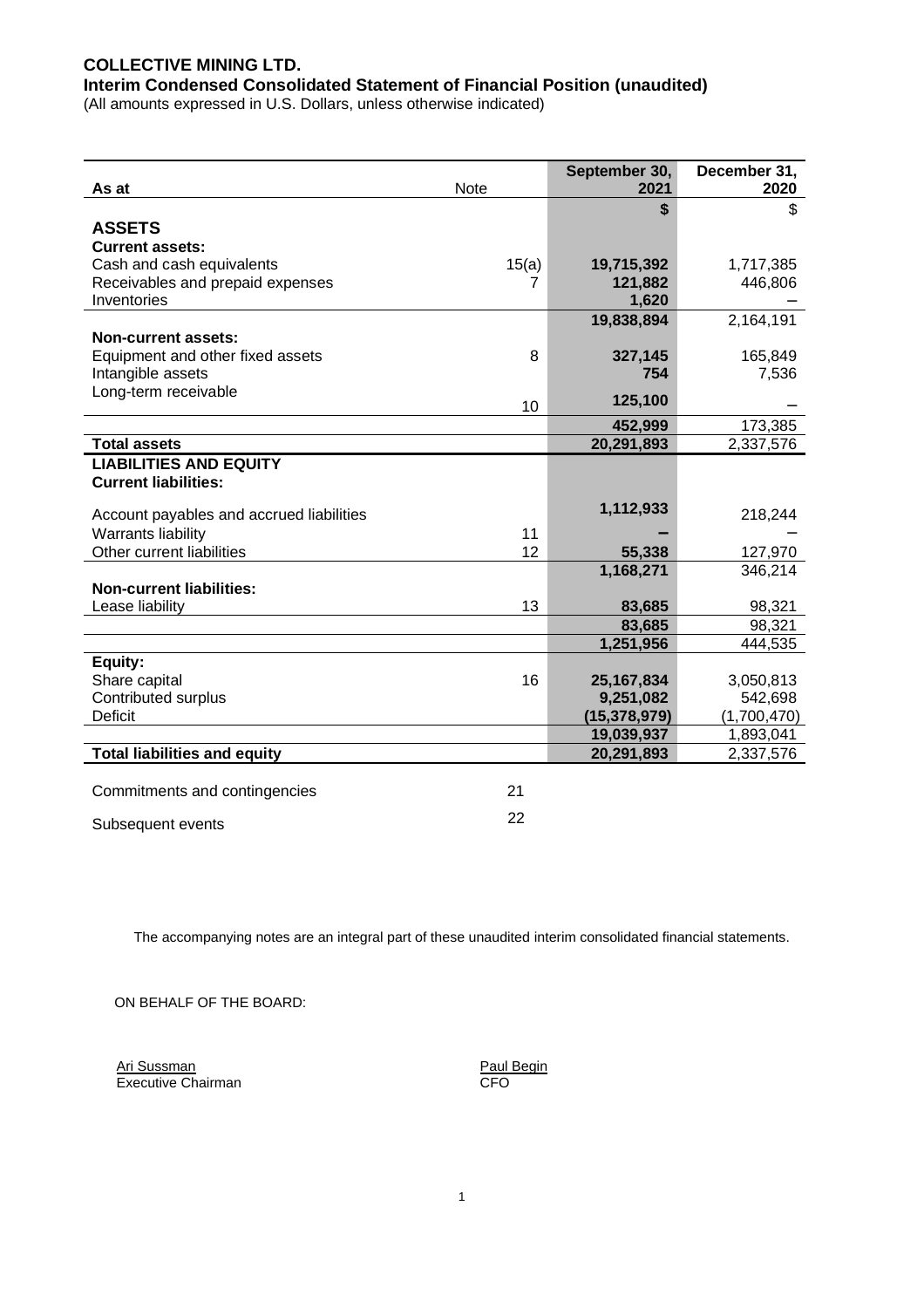# **COLLECTIVE MINING LTD. Interim Condensed Consolidated Statement of Operations and Comprehensive Loss (unaudited)**

(All amounts expressed in U.S. Dollars, unless otherwise indicated)

|                                                                  |             | For the three months<br>ended |            | For the nine months and<br>period ended |            |
|------------------------------------------------------------------|-------------|-------------------------------|------------|-----------------------------------------|------------|
|                                                                  |             | September 30                  |            | September 30                            |            |
|                                                                  | <b>Note</b> | 2021                          | 2020       | 2021                                    | 2020 1     |
|                                                                  |             | \$                            | \$         | \$                                      | \$         |
| <b>Expenses</b>                                                  |             |                               |            |                                         |            |
| Exploration and evaluation                                       | 19(a)       | (1,952,642)                   | (257, 457) | (4,707,264)                             | (662, 263) |
| General and administration                                       | 19(b)       | (597, 787)                    | (58, 584)  | (1, 937, 432)                           | (73, 562)  |
| RTO Transaction and public listing                               |             |                               |            |                                         |            |
| costs                                                            | 5           |                               |            | (1, 512, 215)                           |            |
|                                                                  |             | (2,550,429)                   | (316, 041) | (8, 156, 911)                           | (735, 825) |
| Other income (expense)                                           |             |                               |            |                                         |            |
| Revaluation of warrants liability                                | 11(c)       | 2,854,405                     | (60, 234)  | (5,087,559)                             | (192, 353) |
| Foreign exchange gain (loss)                                     |             | (146, 045)                    | 9,987      | (279, 503)                              | 14,453     |
| Other (expense) income                                           |             | (18,644)                      |            | (10,434)                                |            |
| Net income (loss) before finance items                           |             |                               |            |                                         |            |
| and income tax                                                   |             | 139,287                       | (366, 288) | (13,534,407)                            | (913, 725) |
| Finance income(expense)                                          |             |                               |            |                                         |            |
| Finance costs                                                    | 19(c)       | (5, 499)                      |            | (144, 102)                              |            |
| Net income (loss) before income tax                              |             | 133,788                       | (366, 288) | (13, 678, 509)                          | (913, 725) |
| Income tax                                                       |             |                               |            |                                         |            |
| Net income (loss) and comprehensive                              |             |                               |            |                                         |            |
| income (loss)                                                    |             | 133,788                       | (366, 288) | (13, 678, 509)                          | (913,725)  |
|                                                                  |             |                               |            |                                         |            |
| Basic and diluted income (loss)                                  |             | 0.00                          |            |                                         |            |
| per common share                                                 | 16(c)       |                               | (0.02)     | (0.42)                                  | (0.08)     |
| Weighted average common shares<br>outstanding, basic and diluted |             | 45,453,988                    | 15,113,980 | 32,811,221                              | 11,049,786 |

1 – For the period from February 11, 2020

The accompanying notes are an integral part of these unaudited interim consolidated financial statements.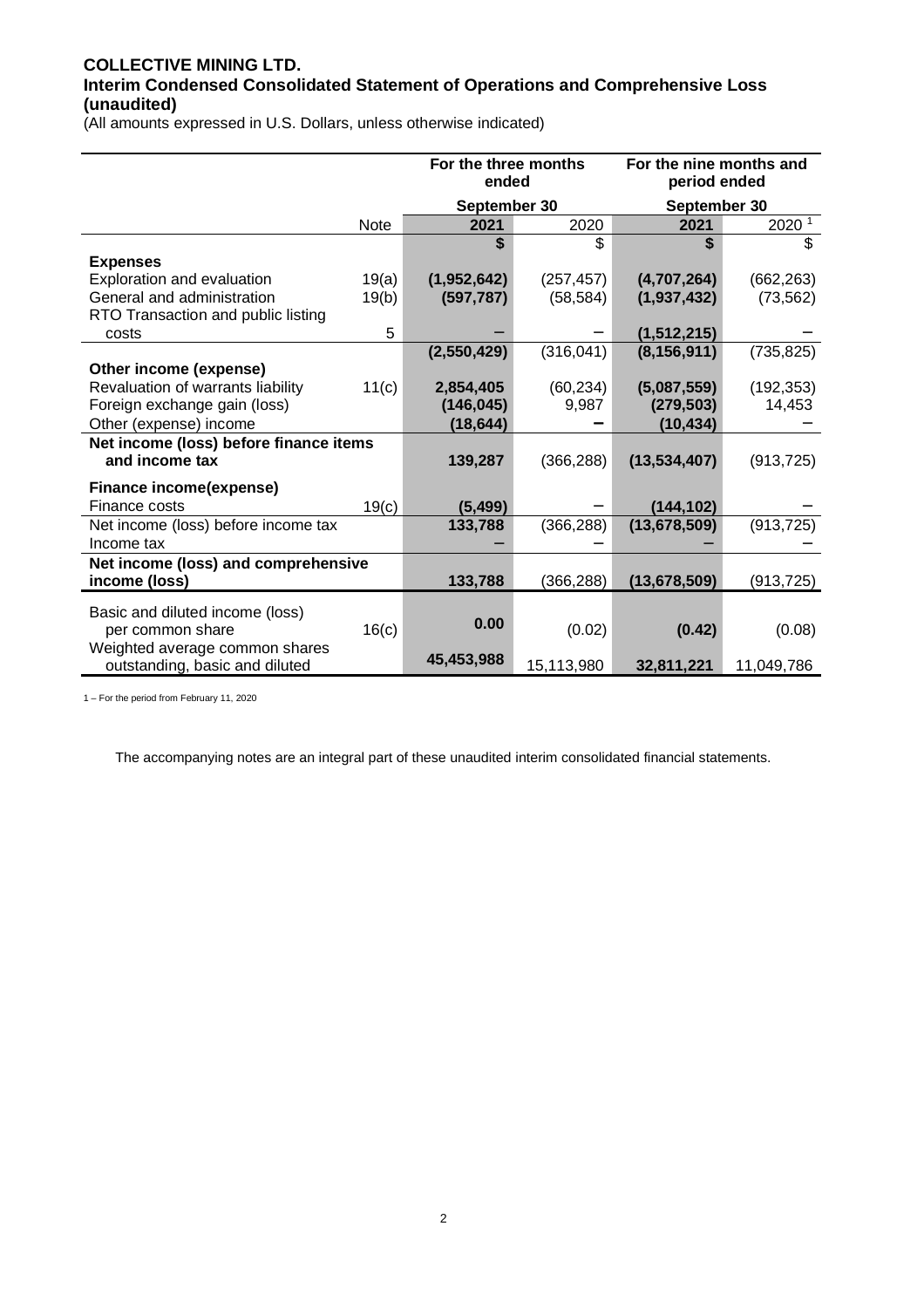# **COLLECTIVE MINING LTD.**

# **Interim Condensed Consolidated Statement of Cash Flows (unaudited)**

(All amounts expressed in U.S. Dollars, unless otherwise indicated)

|                                                                            |             | For the three months<br>ended |                   | For the nine months and<br>period ended |                     |
|----------------------------------------------------------------------------|-------------|-------------------------------|-------------------|-----------------------------------------|---------------------|
|                                                                            |             | September 30                  |                   | September 30                            |                     |
|                                                                            | <b>Note</b> | 2021                          | 2020              | 2021                                    | 2020 1              |
|                                                                            |             | \$                            | \$                | S                                       | \$                  |
| Cash flows used in operating activities                                    |             |                               |                   |                                         |                     |
| Net income (loss)                                                          |             | 133,788                       | (366, 288)        | (13,678,509)                            | (913, 725)          |
| Items not involving cash and cash                                          |             |                               |                   |                                         |                     |
| equivalents:                                                               |             |                               |                   |                                         |                     |
| Public listing cost                                                        | 5           |                               |                   | 1,309,047                               |                     |
| <b>Revaluation of warrants</b>                                             |             |                               |                   |                                         |                     |
| liability                                                                  | 11          | (2,854,405)                   | 60,234            | 5,087,559                               | 192,353             |
| Finance costs                                                              | 19(c)       | 5,498                         |                   | 144,102                                 |                     |
| Foreign exchange loss (gain)                                               |             | 146,045<br>191,391            | (9,987)<br>20,399 | 279,503<br>637,935                      | (14, 453)<br>20,399 |
| Share-based compensation<br>Depreciation and                               | 19(b)       |                               |                   |                                         |                     |
| amortization                                                               | 19(a), (b)  | 33,807                        |                   | 80,834                                  |                     |
| Net changes in working capital                                             |             |                               |                   |                                         |                     |
| items                                                                      | 20(a)       | 240,762                       | 436,754           | 1,563,646                               | 286,686             |
|                                                                            |             | (2, 103, 114)                 | 141,112           | (4, 575, 883)                           | (428, 740)          |
|                                                                            |             |                               |                   |                                         |                     |
| <b>Cash flows from financing activities</b><br>Cash proceeds from issuance |             |                               |                   |                                         |                     |
| of shares or subscription                                                  |             |                               |                   |                                         |                     |
| units                                                                      | 16          |                               | 30,180            | 12,427,506                              | 273,369             |
| Financing costs incurred                                                   | 20(b)       | (5, 498)                      |                   | (119,007)                               |                     |
| Cash proceeds/advances from                                                |             |                               |                   |                                         |                     |
| warrant exercises                                                          | 12, 16      | 10,015,701                    | 60,416            | 10,789,874                              | 413,521             |
| Cash proceeds from option                                                  |             |                               |                   |                                         |                     |
| exercises                                                                  | 16, 17      | 5,977                         |                   | 84,831                                  |                     |
| Cash proceeds from capital                                                 |             |                               |                   |                                         |                     |
| contributions                                                              | 16(b)(v)    |                               | 225,706           |                                         | 225,706             |
| Cash proceeds (repayment of)                                               |             |                               |                   |                                         |                     |
| from loan and related party                                                |             |                               |                   |                                         |                     |
| payables                                                                   | 12, 14(a)   |                               | 134,000           | (83, 452)                               | 134,000             |
| Principal portion of lease                                                 |             |                               |                   |                                         |                     |
| payments                                                                   | 13, 19(d)   | (12, 220)                     |                   | (36, 652)                               |                     |
|                                                                            |             | 10,003,959                    | 450,302           | 23,063,099                              | 1,046,596           |
| Cash flows used in investing activities                                    |             |                               |                   |                                         |                     |
| Acquisition of fixed assets                                                | 8           | (23, 774)                     | (2,932)           | (183, 956)                              | (2,932)             |
|                                                                            |             | (23, 774)                     | (2,932)           | (183, 956)                              | (2,932)             |
| Net change in cash and cash equivalents                                    |             |                               |                   |                                         |                     |
| during the period                                                          |             | 7,877,071                     | 588,482           | 18,303,260                              | 614,924             |
| Cash and cash equivalents, beginning of                                    |             |                               |                   |                                         |                     |
| period                                                                     |             | 12,026,244                    | 29,234            | 1,717,385                               |                     |
| Foreign exchange effect on cash balances                                   |             | (187, 923)                    | 7,949             | (305,253)                               | 10,741              |
| Cash and cash equivalents, end of                                          |             |                               |                   |                                         |                     |
| period                                                                     |             | 19,715,392                    | 625,665           | 19,715,392                              | 625,665             |

1 – For the period from February 11, 2020

The accompanying notes are an integral part of these unaudited interim consolidated financial statements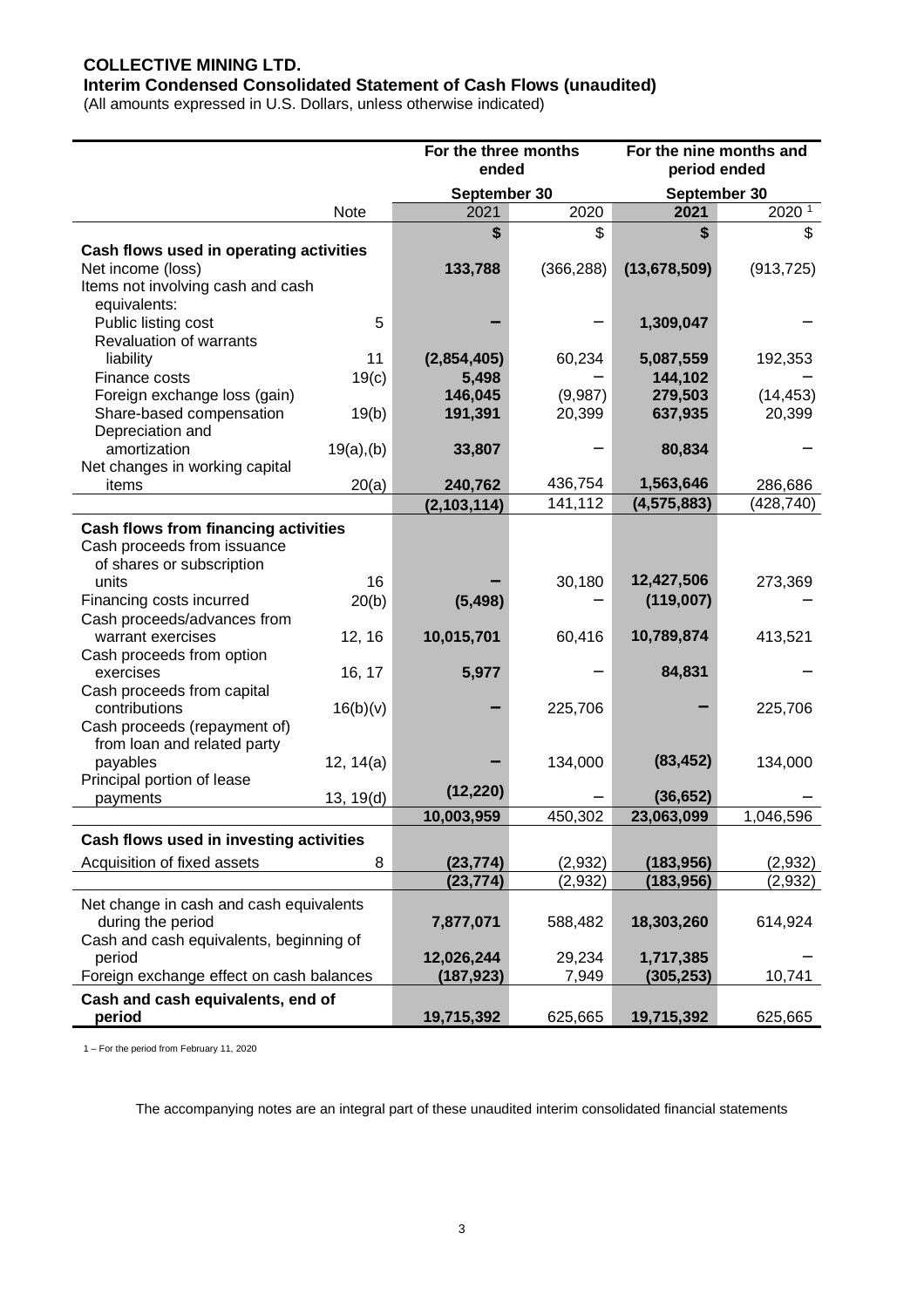# **COLLECTIVE MINING LTD.**

#### **Interim Condensed Consolidated Statement of Changes in Equity (unaudited)**

(All amounts expressed in U.S. Dollars, unless otherwise indicated)

|                                      |                  | <b>Number of</b> |                      |                    |                |                |
|--------------------------------------|------------------|------------------|----------------------|--------------------|----------------|----------------|
|                                      |                  | shares           |                      |                    |                |                |
|                                      |                  | issued and       |                      | <b>Contributed</b> |                |                |
|                                      | Note             | outstanding      | <b>Share capital</b> | surplus            | <b>Deficit</b> | Total          |
|                                      |                  |                  |                      |                    |                |                |
| <b>Balance January 1, 2021</b>       |                  | 21,617,465       | 3,050,813            | 542,698            | (1,700,470)    | 1,893,041      |
| <b>Issuance of shares - RTO</b>      | 5, 16            | 2,785,000        | 1,772,606            |                    |                | 1,772,606      |
| <b>Issuance of shares - Offering</b> | 11(a), 16        | 15,000,000       | 12,427,506           |                    |                | 12,427,506     |
| Fair value of warrants issued        | 11(a)            |                  | (2,880,258)          |                    |                | (2,880,258)    |
| Finders' Units                       | 16, 18           | 534,500          | 340,200              | 102,633            |                | 442,833        |
| Exercise of warrants                 | $11(a)$ , 16, 18 | 6,762,250        | 10,789,874           | 7,967,816          |                | 18,757,690     |
| Exercise of options                  | 16, 17           | 537,500          | 84,831               |                    |                | 84,831         |
| Share-based compensation             | 17               |                  |                      | 637,935            |                | 637,935        |
| Share issue costs                    | 11(c), 16        |                  | (417, 738)           |                    |                | (417, 738)     |
| Net loss for the period              |                  |                  |                      |                    | (13, 678, 509) | (13, 678, 509) |
| <b>Balance September 30, 2021</b>    |                  | 47,236,715       | 25, 167, 834         | 9,251,082          | (15, 378, 979) | 19,039,937     |
| Balance February 11, 2020            |                  |                  |                      |                    |                |                |
| Subscription of shares               | 16               | 12,800,000       | 273,369              |                    |                | 273,369        |
| Fair value of warrants issued        | 11(c)            |                  | (36,093)             |                    |                | (36,093)       |
| Exercise of warrants                 | $11(c)$ , 16     | 2,800,000        | 413,521              | 228,446            |                | 641,967        |
| Capital contributions                | 16               |                  |                      | 225,706            |                | 225,706        |
| Share-based compensation             | 17               |                  |                      | 20,399             |                | 20,399         |
| Net loss for the period              |                  |                  |                      |                    | (913, 725)     | (913, 725)     |
| Balance September 30, 2020           |                  | 15,600,000       | 650,797              | 474,551            | (913, 725)     | 211,623        |

The accompanying notes are an integral part of these unaudited interim consolidated financial statements.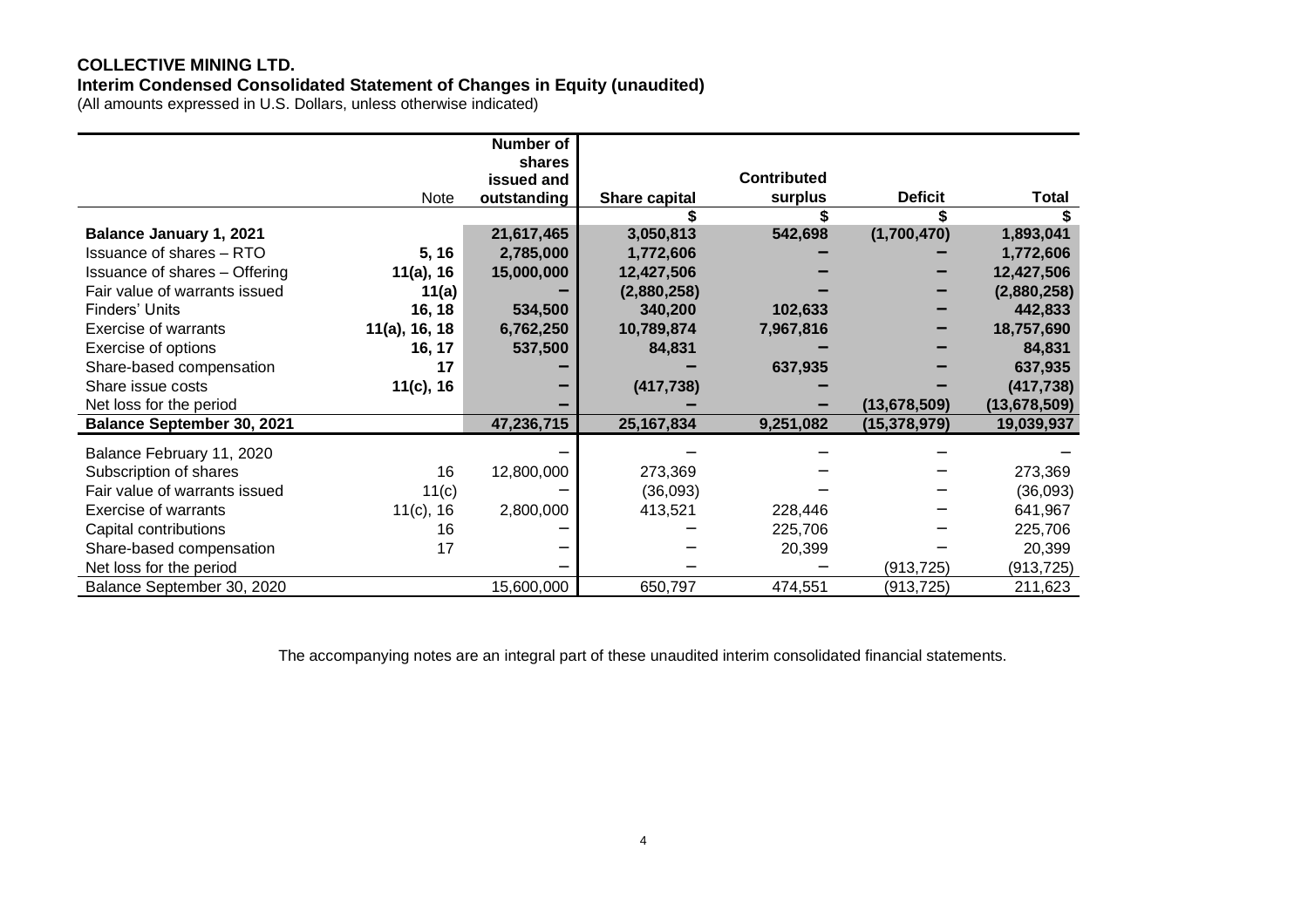Tabular dollar amounts represent United States ("U.S.") dollars, unless otherwise shown. References to C\$/CAD and COP are to Canadian dollars and Colombian pesos, respectively.

#### **1. NATURE OF OPERATIONS**

Collective Mining Inc. ("CMI" or "Old Collective") was incorporated under the Business Corporations Act (Ontario) on February 11, 2020 and is the holding company of the wholly-owned subsidiary Collective Mining Limited (formerly known as Collective Mining (Bermuda) Ltd.), a Bermuda company incorporated under the Bermuda Companies Act 1981. In addition, wholly owned subsidiaries, incorporated in Colombia, hold certain exploration properties. Prior to May 20, 2021, CMI was

controlled by a founding shareholder, who is also the Executive Chairman of the Board of Directors.

On May 20, 2021, CMI and POCML 5 Inc. ("POCML"), a company listed on the Toronto Stock Venture Exchange (the "TSXV"), completed a three-cornered amalgamation resulting in a reverse take-over of POCML by CMI (the "RTO" or the "RTO Transaction") with the resulting issuer now operating as Collective Mining Ltd. ("CML") (See Note 5).

On May 20, 2021, pursuant to the closing of the RTO, CML's common shares were accepted for listing and began trading on the TSXV under the symbol "CNL".

The registered office for CML is located at 82 Richmond St E 4<sup>th</sup> Floor Toronto, Ontario, Canada.

CML and its subsidiaries (collectively referred to as the "Company") are principally engaged in the acquisition, exploration and development of mineral properties located in South America. The Company principally carries on business through an Ontario corporation and a foreign company branch office in Colombia.

To date, the Company has not generated any revenue from mining or other operations as it is considered to be in the exploration stage.

#### **2. BASIS OF PREPARATION**

#### **Statement of Compliance**

The unaudited interim consolidated financial statements of the Company have been prepared in accordance with International Financial Reporting Standards ("IFRS") as issued by the International Accounting Standards Board ("IASB") applicable to the preparation of interim consolidated financial statements, including International Accounting Standard ("IAS") 34, Interim Financial Reporting ("IAS 34"), on a basis consistent with those accounting policies followed by the Company in the most recent audited annual consolidated financial statements.

These interim financial statements do not include all the information required for full annual financial statements. Certain information, in particular accompanying notes normally included in the audited annual consolidated financial statements prepared in accordance with IFRS, has been omitted or condensed. The accounting policies and the significant judgements, estimates and assumptions used in the application of the accounting policies in the preparation of these unaudited interim consolidated financial statements are those applied in the audited annual consolidated financial statements for the year ended December 31, 2020 as also described in notes 2, 3, and 4 of the Company's unaudited consolidated financial statements for the three and six months ended June 30, 2021, the first publicly available financial statements of the Company, and have been consistently applied throughout all periods presented as if these policies had always been in effect, with addition of a policy as described in Note 3 herein.

These unaudited interim condensed consolidated financial statements were approved and authorized by the Audit Committee, on behalf of the Board of Directors of the Company, on November 18th, 2021.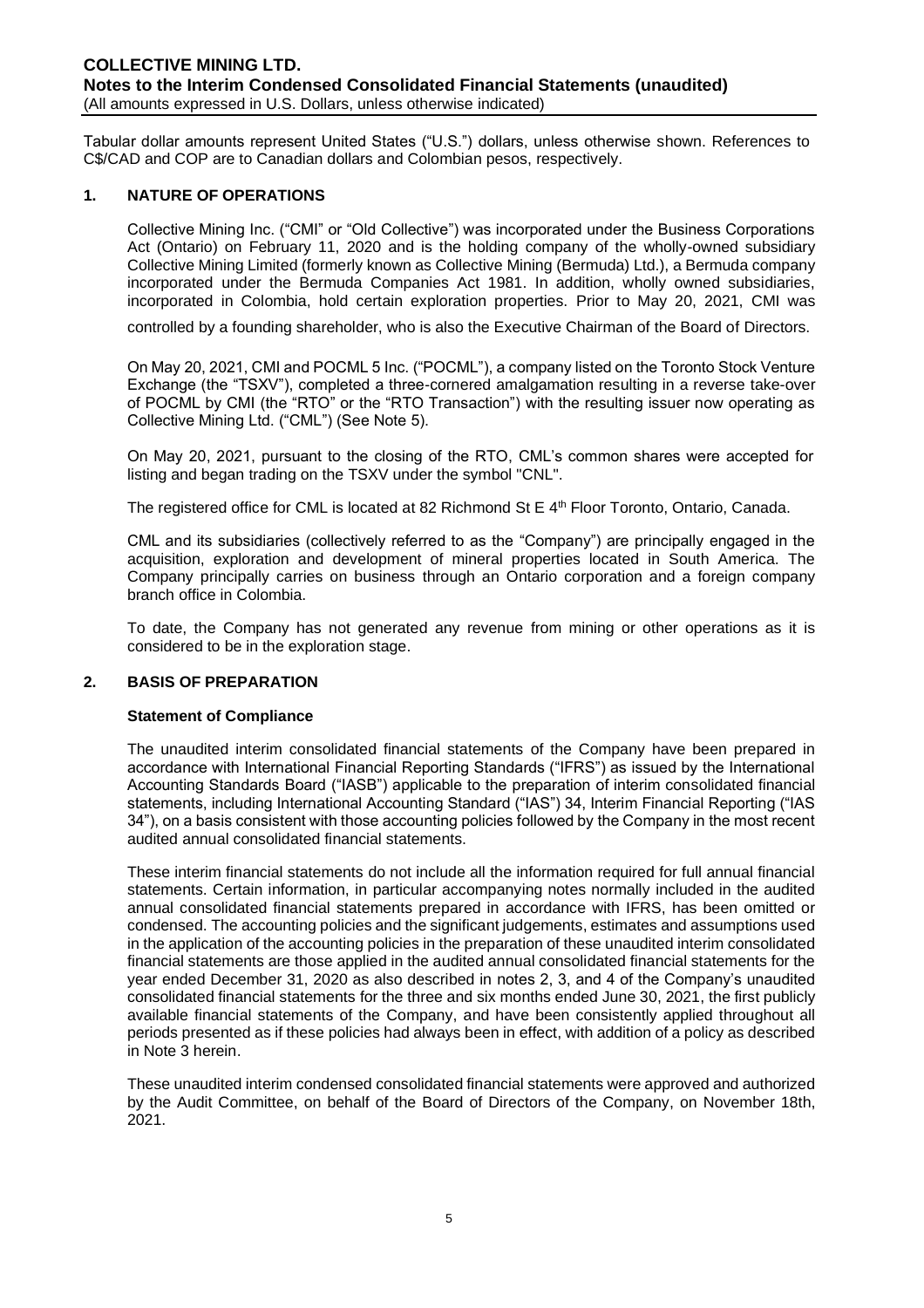#### **3. SUMMARY OF SIGNIFICANT ACCOUNTING POLICIES**

#### **Financial instruments**

#### *Warrants Liability*

From time to time, the Company has common share purchase warrants denominated in Canadian dollars, which are classified as derivative financial liabilities, presented as warrants liability and measured at fair value until the instruments are exercised or extinguished ("Warrants"). Fair value of exercised warrants is transferred to contributed surplus at the exercise date. Warrants that expire unexercised are considered extinguished. Gains or losses on extinguishment are recognized in profit or loss. Proceeds from unit placements are allocated between shares and Warrants issued on a pro-rata basis of their fair value within the unit. Fair value for the Warrants is determined using the Black-Scholes option pricing model. Incremental costs directly attributable to unit placements, including the value of any additional units issued to eligible finders of the unit placements ("Finders' Units"), are allocated on a pro-rata basis between shares and Warrants, with the portion allocated to Warrants recognized as an expense in the statement of operations and comprehensive loss. Any gain or loss arising from the revaluation of a Warrant is recognized in profit or loss.

#### **4. NEW ACCOUNTING STANDARDS AND INTERPRETATIONS**

The following revised standards and amendments, unless otherwise stated, are effective on or after January 1, 2022, with early adoption permitted, and have not been applied in preparing these consolidated financial statements:

**(a)** IAS 1, Presentation of Financial Statements ("IAS 1") was amended to clarify the classification of liabilities between current and noncurrent to be based on the rights that exist at the end of the reporting period and that such classification is unaffected by the expectations of the entity or events after the reporting date. The changes must be applied retrospectively in accordance with IAS 8, Accounting Policies, Changes in Accounting Estimates and Errors ("IAS 8") and are effective on or after January 1, 2023 with early adoption permitted.

The Company does not expect an impact to its consolidated financial statements on adoption and is considering whether to adopt the change early.

**(b)** IAS 1 was also amended to help preparers in deciding which accounting policies to disclose in their financial statements. The amendments are effective on or after January 1, 2023.

The Company does not expect an impact to its consolidated financial statements on adoption and is considering whether to adopt the change early.

**(c)** IAS 16, Property, Plant and Equipment ("IAS 16") was amended to prohibit the deduction of proceeds from the sale of items produced from an item of property, plant and equipment while the entity is preparing the asset for its intended use. IAS 16 further clarifies that the financial performance of the asset is not relevant in the assessment of the technical and physical performance of the asset. The changes are effective on or after January 1, 2022. The Company does not plan to adopt this change before it becomes effective.

The Company does not expect an impact to its consolidated financial statements on adoption.

#### **5. REVERSE TAKE-OVER**

On May 20, 2021, Old Collective and POCML completed a business combination agreement whereby POCML acquired all the issued and outstanding shares of Old Collective and which resulted in a reverse take-over of POCML by Old Collective (the "RTO" or the "RTO Transaction") and constituted POCML's qualifying transaction pursuant to TSXV Policy 2.4.

Upon closing of the RTO Transaction, the issued and outstanding common shares of Old Collective prior to the RTO were exchanged on a one for one basis of the resulting issuer company (the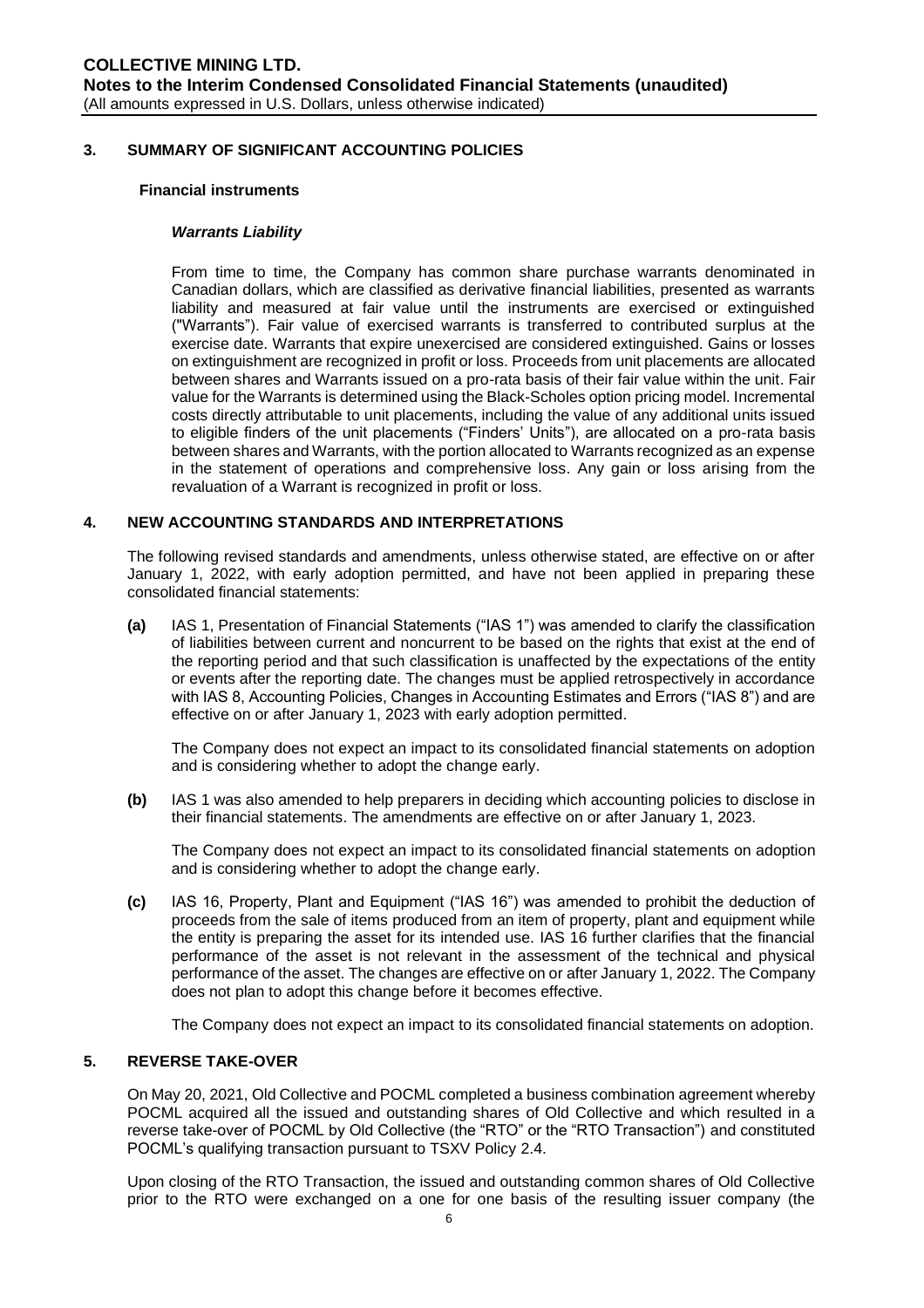"Resulting Issuer") while every four issued and outstanding shares of POCML prior to the RTO Transaction were exchanged for one common share of the Resulting Issuer. Management and directors of the Resulting Issuer were appointed by Old Collective. Immediately after closing of the RTO Transaction, the Resulting Issuer was renamed to Collective Mining Ltd. ("CML" or the "Company").

The substance of the transaction is a reverse acquisition of a non-operating company with Old Collective being identified as the acquirer. The transaction does not constitute a business combination as POCML did not meet the definition of a business under IFRS 3 – Business Combinations ("IFRS 3"). As a result, the RTO Transaction is accounted for as a share-based payment in accordance with IFRS 2 – Share-Based Payments ("IFRS 2") where the consideration for the RTO Transaction is determined as the fair value of CML shares issued to original POCML shareholders.

On closing of the RTO, the Company issued 2,785,000 common shares to original POCML shareholders. The fair value of CML per share on closing of the RTO Transaction has been determined as C\$0.77 per share (See Note 11), resulting in a total fair value of \$1,772,606 determined as the purchase consideration for the RTO Transaction. In accordance with IFRS 2, any excess of the fair value of the shares issued by the Company over the fair value of the net monetary assets of POCML acquired is recognized as an expense of listing Old Collective on the TSXV.

| Fair value of POCML net assets acquired, May 20, 2021                     | 463.559   |
|---------------------------------------------------------------------------|-----------|
| Public listing costs expensed                                             | 1,309,047 |
| Fair value of 2,785,000 CML shares issued to original POCML shareholders, |           |
| May 20, 2021                                                              | 1,772,606 |
|                                                                           |           |

The resulting consolidated financial statements of the combined entity represents the continuation of Old Collective Mining and its subsidiaries ("OldCo") with comparative figures presented in the consolidated financial statements after the RTO are those of OldCo.

Upon the closing of the RTO, assets and liabilities of OldCo were recognized by the Resulting Issuer at carrying values whereas POCML assets and liabilities were accounted for at their fair value. POCML's share capital, contributed surplus and deficit at the time of the RTO Transaction were eliminated and costs totaling \$203,168 incurred in respect of the RTO Transaction were expensed. As a result, total RTO Transaction costs including the public listing costs was \$1,512,215.

#### **6. OPERATING SEGMENTS**

An operating segment is a component of an entity that engages in business activities from which it may earn revenues and incur expenses (including revenues and expenses relating to transactions with other components of the same entity), whose operating results are regularly reviewed by the entity's chief operating decision-maker to make decisions about resources to be allocated to the

segment and assess its performance, and for which discrete financial information is available.

The Company's operations comprise a single reporting operating segment engaged in mineral development and exploration in Colombia.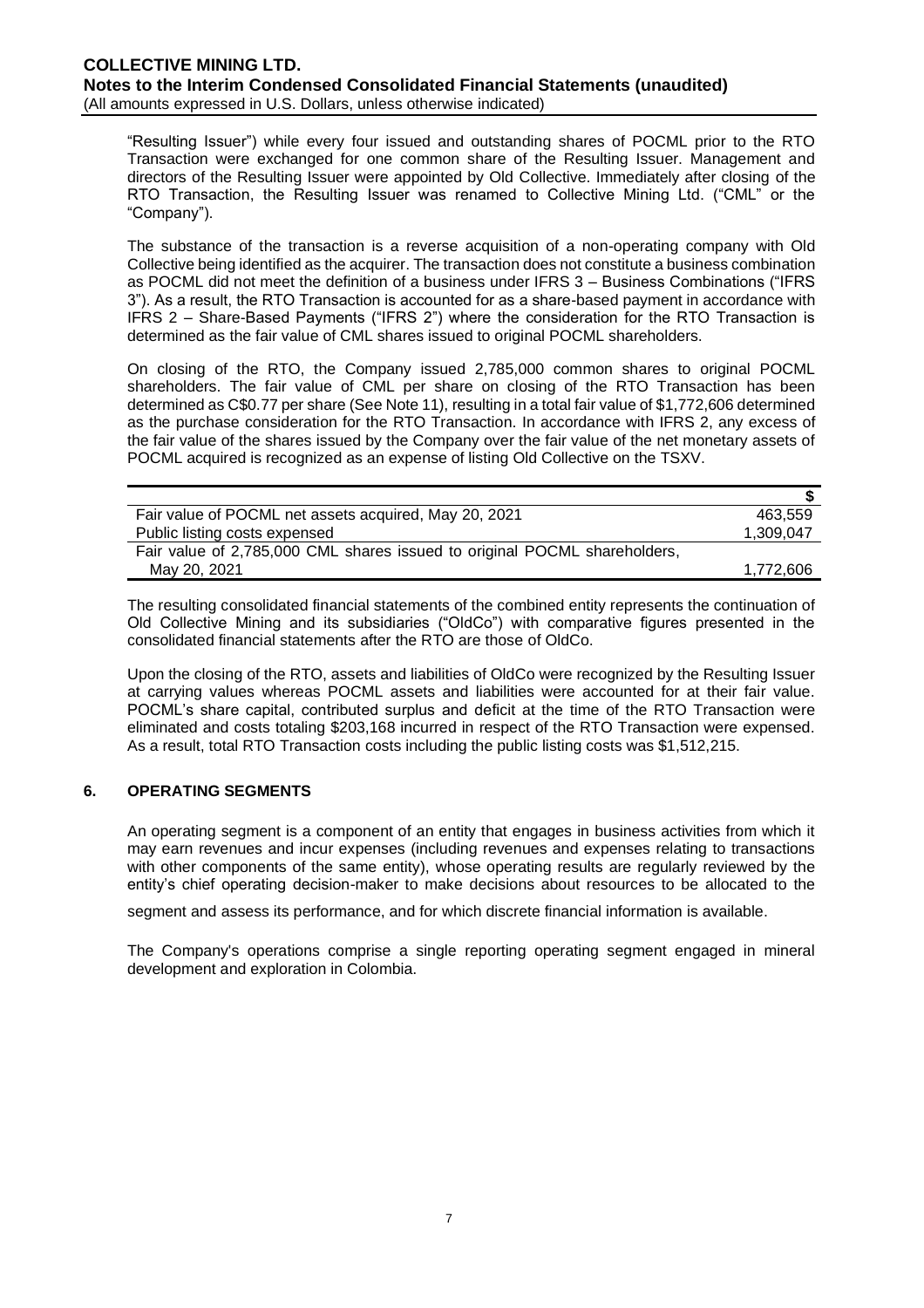#### **7. RECEIVABLES AND PREPAID EXPENSES**

Receivables and prepaid expenses are made up of the following:

|                         | September 30, | December 31, |
|-------------------------|---------------|--------------|
| As at                   | 2021          | 2020         |
|                         | S             |              |
| Exploration deposit (a) |               | 396,961      |
| Prepaid expenses        | 37,847        | 41,061       |
| Other receivables (b)   | 13,257        | 8,784        |
| Advance to suppliers    | 70,778        |              |
|                         | 121,882       | 446,806      |

#### **(a) Exploration deposit**

The exploration deposit was paid on December 23, 2020 to third parties. On January 4, 2021, upon closing of an option agreement in relation to property within the Guayabales Project (the "Second Guayabales Option") (see Note 9(c)), the deposit was applied to the option payments required within the agreement.

#### **(b) Other receivables**

Included in other receivables is \$13,257 (December 31, 2020 – \$8,769) of Harmonized Sales Tax ("HST") refund receivable in Canada.

#### **8. EQUIPMENT AND OTHER FIXED ASSETS**

Equipment and other fixed assets consist of the following:

|                                            | <b>Exploration</b>      |                     |                    |                      |                     |
|--------------------------------------------|-------------------------|---------------------|--------------------|----------------------|---------------------|
|                                            | <b>Equipment</b><br>and | <b>Computer</b>     | Leasehold          | <b>Right of use</b>  |                     |
|                                            | <b>structures</b>       | <b>Equipment</b>    | <b>Improvement</b> | assets (a)           | Total               |
|                                            | \$                      | \$                  | \$                 | \$                   | \$                  |
| Opening net book value,                    |                         |                     |                    |                      |                     |
| January 1, 2021                            | 20.315                  | 20,971              |                    | 124.563              | 165.849             |
| Additions                                  | 60,565                  | 51,653              | 71,738             | 51,391               | 235,347             |
| Disposals and write-downs                  |                         |                     |                    |                      |                     |
| Depreciation (b)                           | (11, 305)               | (12, 201)           | (7, 473)           | (43, 072)            | (74, 051)           |
| Net book value, September                  |                         |                     |                    |                      |                     |
| 30, 2021                                   | 69,575                  | 60,423              | 64,265             | 132,882              | 327,145             |
|                                            |                         |                     |                    |                      |                     |
| Balance, September 30,                     |                         |                     |                    |                      |                     |
| 2021                                       |                         |                     |                    |                      |                     |
| Cost                                       | 82,632<br>(13,057)      | 73,466<br>(13, 043) | 71,738<br>(7, 473) | 187,278<br>(54, 396) | 415,114             |
| Accumulated depreciation<br>Net book value | 69,575                  | 60,423              | 64,265             | 132,882              | (87,969)<br>327,145 |
|                                            |                         |                     |                    |                      |                     |
| Opening net book value,                    |                         |                     |                    |                      |                     |
| February 11, 2020                          |                         |                     |                    |                      |                     |
| Additions                                  | 22,067                  | 21,813              |                    | 135,887              | 179,767             |
| Disposals and write-downs                  |                         |                     |                    |                      |                     |
| Depreciation (b)                           |                         |                     |                    |                      |                     |
|                                            | (1,752)                 | (842)               |                    | (11, 324)            | (13,918)            |
| Net book value, December 31,<br>2020       | 20,315                  | 20,971              |                    | 124,563              | 165,849             |
|                                            |                         |                     |                    |                      |                     |
| Balance, December 31, 2020                 |                         |                     |                    |                      |                     |
| Cost                                       | 22.067                  | 21,813              |                    | 135,887              | 179,767             |
| Accumulated depreciation                   | (1,752)                 | (842)               |                    | (11, 324)            | (13, 918)           |
| Net book value                             | 20,315                  | 20,971              |                    | 124,563              | 165,849             |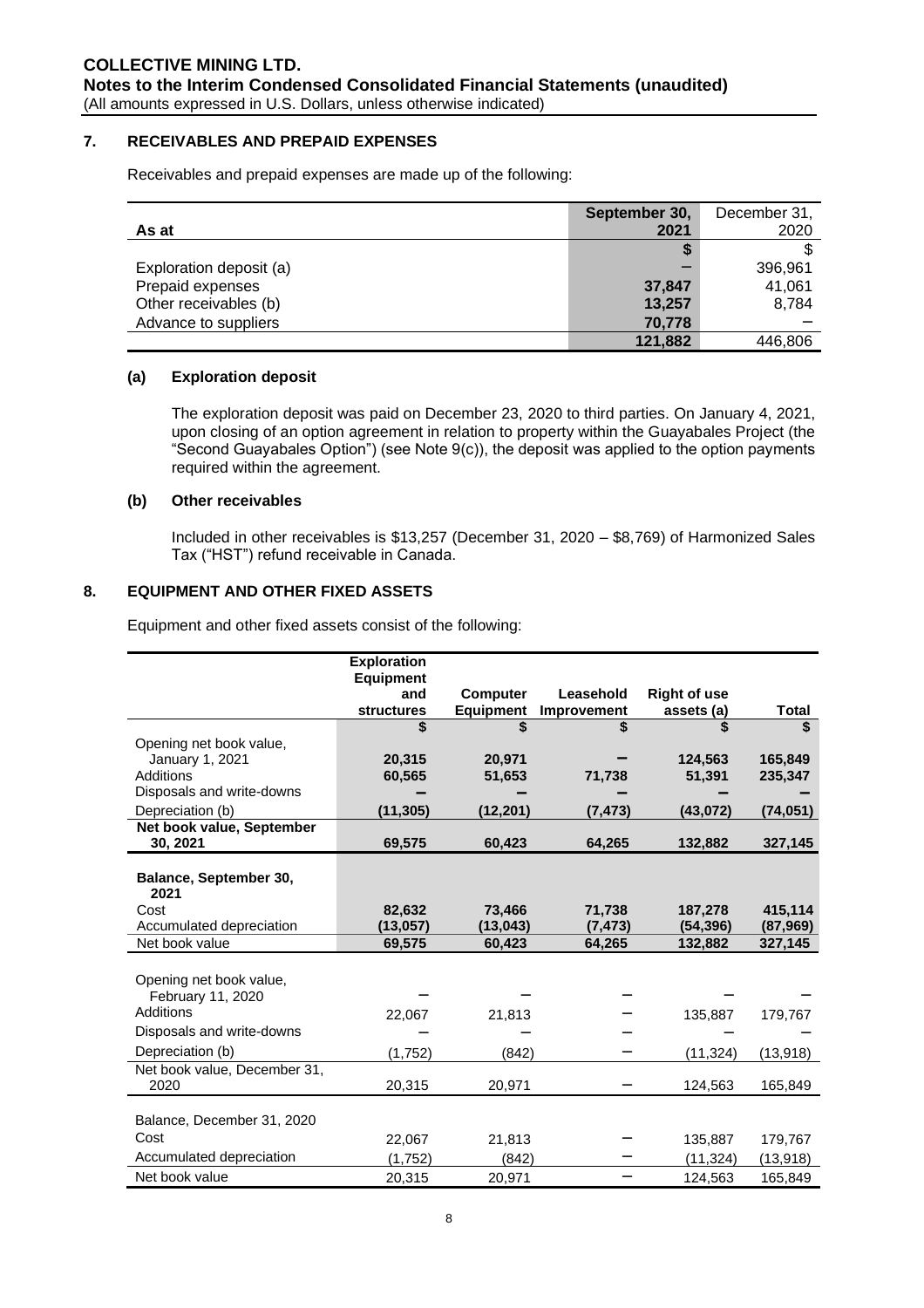#### **(a) Right of use assets**

Right of use assets are comprised of vehicle leases with terms of 3 years and a warehouse lease with an initial term of 2 years plus an extension for an additional term of 2 years. The value of additions is determined as the present value of lease payments at the inception of the lease (see Note 13).

#### **(b) Depreciation**

Depreciation expense for the three and nine months ended September 30, 2021 of \$33,807 and \$80,834, respectively (three and nine months ended and period from February 11, 2020 to September 30, 2020 – \$nil), was recognized within exploration and evaluation expenses and general and administration expenses in the consolidated statement of operations and comprehensive loss.

#### **9. MINERAL INTERESTS**

#### **(a) San Antonio Project**

On July 9, 2020, the Company entered into an option agreement with a third party to acquire the San Antonio Project. The San Antonio project is located approximately 80km south of Medellín. It is situated in the Middle Cauca belt in the Department of Caldas, Colombia.

The option agreement provides the Company the right to explore, develop and acquire the property over a seven-year term, expiring on July 9, 2027, for total payments over the term of the agreement of \$2,500,000 and a 1.5% NSR upon reaching commercial production. The Company has the option to pay an additional \$2,500,000 to the optionor in lieu of the 1.5% NSR.

The exploration and development program, including the amount of expenditures, is at the sole discretion of the Company during the term of the agreement.

For the three and nine months ended September 30, 2021, the Company has recognized \$284,000 and \$1,883,000, respectively (three months ended and period from February 11, 2020 to September 30, 2020 – \$115,000), including option payments of \$50,000 (three months ended and period from February 11, 2020 to September 30, 2020 – \$30,000), as exploration and evaluation expense in the consolidated statement of operations.

#### Summary:

Option payments under the agreement are as follows:

|                                     | \$        |
|-------------------------------------|-----------|
| August 8, 2020                      | 30,000    |
| July 9, 2021                        | 50,000    |
| July 9, 2022                        | 100,000   |
| July 9, 2023                        | 150,000   |
| July 9, 2024                        | 250,000   |
| July 9, 2025                        | 420,000   |
| July 9, 2026                        | 750,000   |
| July 9, 2027                        | 750,000   |
|                                     | 2,500,000 |
| Upon reaching commercial production | 2,500,000 |
|                                     | 5,000,000 |

As the Company has the option to terminate the agreement at any time, upon notification to the optionor, the Company has not recognized any option payments payable in the future under the agreement in its consolidated statement of financial position.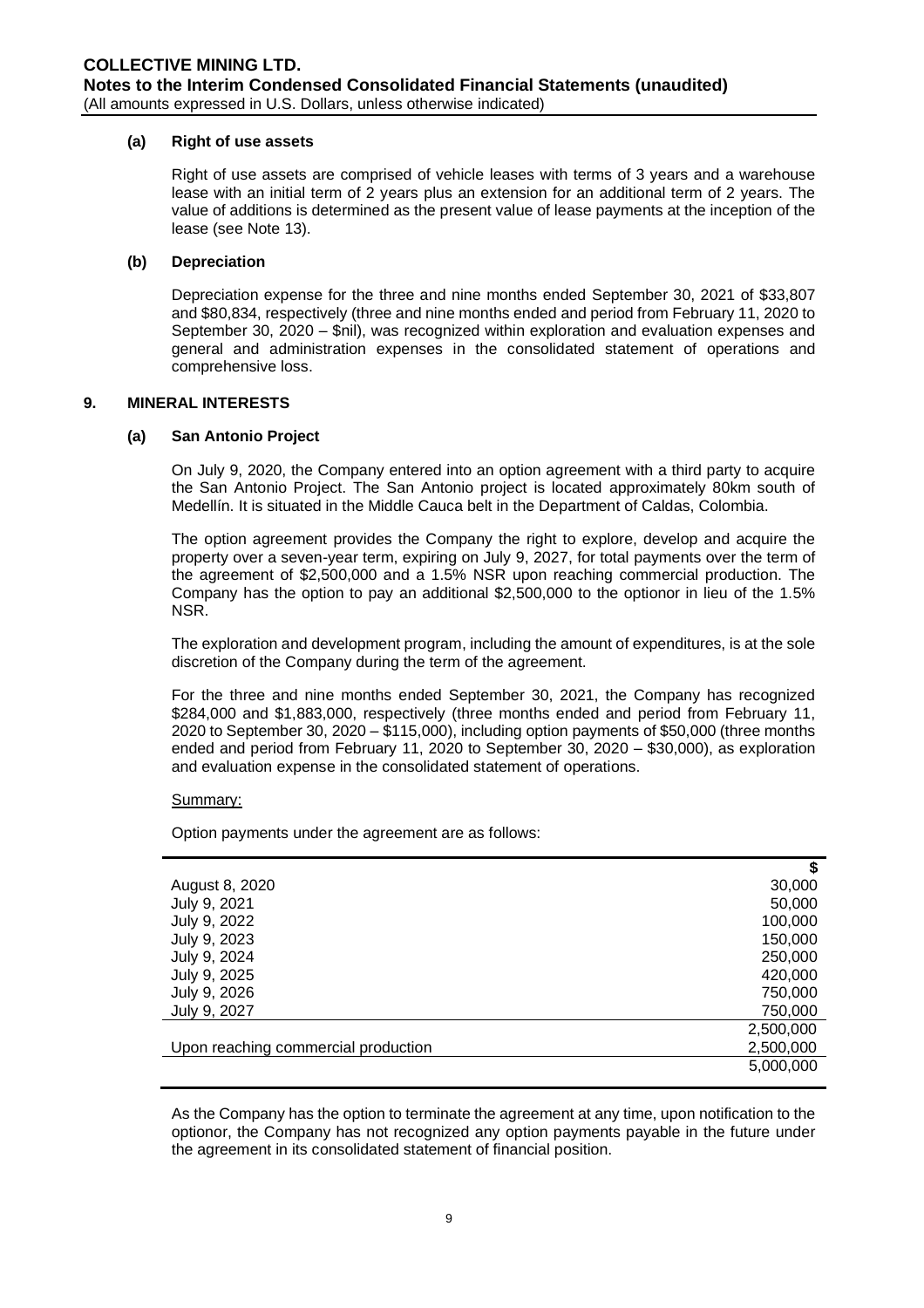#### **(b) The Guayabales Project**

The Company entered into two option agreements (the "First Guayabales Option" and the "Second Guayabales Option") with third parties to explore, develop and acquire property within the Guayabales Project. The Guayabales Project is located in the Middle Cauca belt in the Department of Caldas, Colombia.

Details of the two option agreements are as follows:

#### **i. First Guayabales Option**

On June 24, 2020, the Company entered into the First Guayabales Option. The terms of the agreement are as follows:

#### **Phase 1**:

The Company must incur a minimum of \$3,000,000 of exploration and evaluation expenditures in respect of property within the First Guayabales Option and make total option payments of \$2,000,000 over a maximum four-year term ending on or before June 24, 2024, to proceed to Phase 2 of the agreement.

For the three and nine months ended September 30, 2021, the Company has recognized \$1,263,000 and \$1,714,000, respectively (three months ended and period from February 11, 2020 to September 30, 2020 – \$134,000 and \$534,000 respectively), including option payments of \$200,000 and \$400,000, respectively (three months ended and period from February 11, 2020 to September 30, 2020 – \$nil and \$350,000 respectively), as exploration and evaluation expense in the consolidated statement of operations in respect of Phase I of the First Guayabales Option.

As at September 30, 2021, the Company has recognized a total of \$1,795,000 as exploration expenditures from inception of the agreement in respect of the minimum expenses required under the Phase I of the agreement.

#### **Phase 2:**

To acquire a 90% interest in the property within the First Guayabales Option, the Company must incur a minimum of \$10,000,000 of exploration and evaluation expenditures in respect of such property and make total option payments of \$2,000,000, payable in equal instalments of \$166,666 semi-annually over a maximum six-year term, commencing at the end of Phase 1.

#### **Phase 3:**

To acquire the remaining 10% interest in the property within the First Guayabales Option, the Company has the following options:

- acquire 0.625% each year to a total of 10% by paying \$250,000 semi-annually, commencing at the end of Phase 2, to a total of \$8,000,000 in lieu of the NSR;
- pay a one-time payment of \$8,000,000 in lieu of the NSR; or
- provide notice that the Company has elected to pay a 1% NSR commencing on the first calendar day of each month after 85% of the processing plant capacity has been achieved in exchange for the remaining 10% interest.

In addition, the Company is required to fund and complete all development and construction activities to bring the project to commercial production.

#### Summary:

The following is a summary of the option payments and exploration expenditures required to acquire 100% of the property under the First Guayabales Option: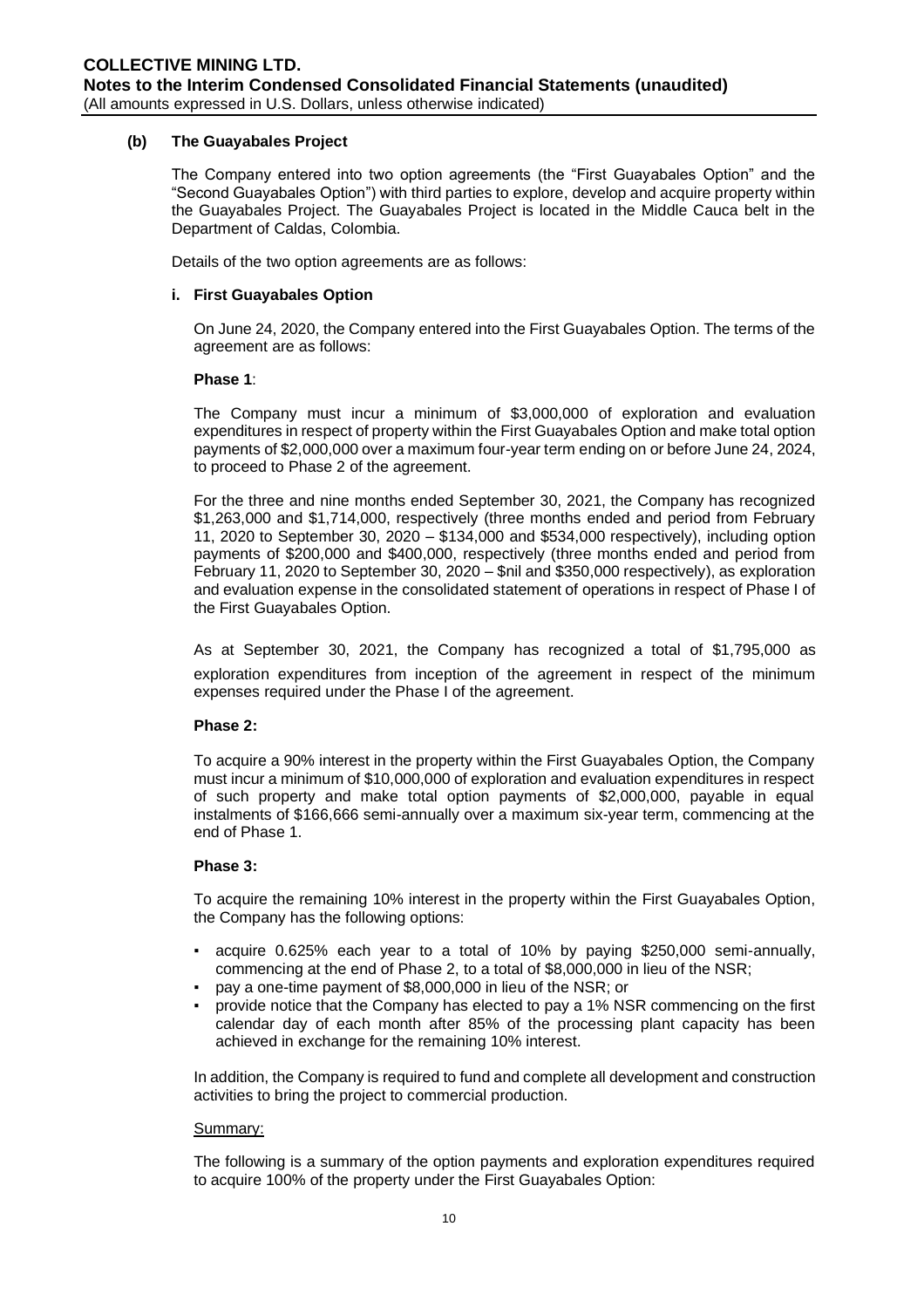|                                             | <b>Option</b> | <b>Exploration</b>           |                       |
|---------------------------------------------|---------------|------------------------------|-----------------------|
|                                             |               | <b>Payments Expenditures</b> | <b>Total</b>          |
|                                             |               |                              |                       |
| Total Phase 1 June 24, 2020 - June 24, 2024 | 2.000.000     | 3.000.000                    | 5.000.000             |
| Total Phase 2 June 24, 2024 - June 24, 2030 | 2,000,000     |                              | 10,000,000 12,000,000 |
| Total Phase 3 To commercial production      | 8,000,0001    |                              | 8.000.000             |
|                                             | 12,000,000    |                              | 13,000,000 25,000,000 |

1 Based on the assumption that the Company does not elect to pay the NSR.

The Company has the option to terminate the agreement at any time, upon notification to the optionor. As a result, the Company has not recognized any option payments payable in the future under the agreement in the consolidated statement of financial position.

#### **ii. Second Guayabales Option**

On January 4, 2021, the Company entered into the Second Guayabales Option. The terms of the agreement are as follows:

#### **Phase 1:**

The option agreement provides the Company the right to explore the property within the Second Guayabales Option over a four-year term, expiring on January 2, 2025, for total payments over the term of the agreement of \$1,750,000, with minimum payments of \$1,000,000 if the agreement is terminated on or before January 3, 2022.

For the three and nine months ended September 30, 2021, the Company recognized a total of \$405,000 and \$1,105,000, respectively as exploration and evaluation expense in the consolidated statement of operations in respect of Phase I of the Second Guayabales

Option, including option payments of \$nil and \$700,000, respectively. As at September 30,

2021, \$300,000 was included in accounts payable and accrued liabilities, representing the unpaid portion of required minimum option payments.

#### **Phase 2:**

The option agreement provides the Company the right to explore the property within the Second Guayabales Option over a second four-year term between January 2, 2025 to January 2, 2029 for total payments over the term of \$1,000,000.

#### **Phase 3:**

Upon completion of Phase 2, the Company is required to pay a total of \$4,300,000 over a two-year period ending on January 2, 2030 to acquire 100 percent of the property within the Second Guayabales Option.

#### Summary:

The following is a summary of the option payments to acquire the property under the Second Guayabales Option:

| Total Phase 1 | 1,750,000 |
|---------------|-----------|
| Total Phase 2 | 1,000,000 |
| Total Phase 3 | 4,300,000 |
|               | 7,050,000 |

The Company has the option to terminate the agreement at any time, upon notification to the optionor. Other than the required minimum option payments under the agreement, the Company has not recognized any option payments payable in the future in the consolidated statement of financial position.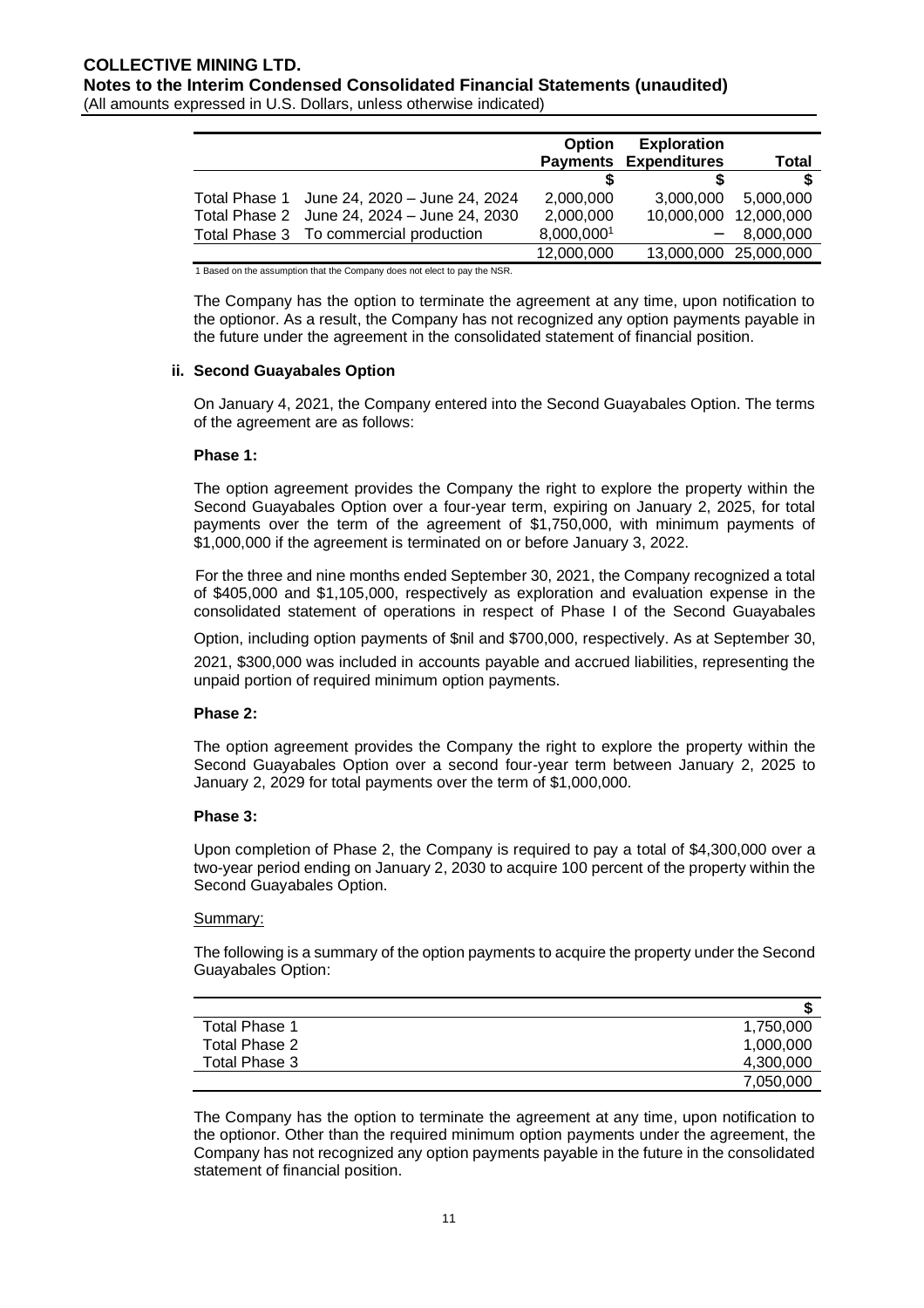#### **10. LONG-TERM RECEIVABLE**

Long-term receivable represents value added taxes in respect of exploration activities that will be recovered when the related project commences production.

#### **11. WARRANTS LIABILITY**

The following represents warrants denominated in Canadian dollars and classified as derivative financial liabilities:

|                                    | 2021        |                | 2020        |                |
|------------------------------------|-------------|----------------|-------------|----------------|
|                                    |             | <b>Black-</b>  |             | Black-         |
|                                    | Number of   | <b>Scholes</b> | Number of   | <b>Scholes</b> |
|                                    | warrants    | Value          | warrants    | Value          |
|                                    |             |                |             | \$             |
| Opening balance                    |             |                |             |                |
| Subscription Warrants issued (a)   | 7,500,000   | 2,880,258      |             |                |
| 2020 warrants issued (c)           |             |                | 5,200,000   | 36,093         |
| Warrants exercised (a), (c)        | (6,495,000) | (7,967,813)    | (5,200,000) | (228, 446)     |
| Warrants expired (a)               | (1,005,000) | (975, 807)     |             |                |
| Fair value revaluation of warrants |             |                |             |                |
| liability (a), (c)                 |             | 6,063,362      |             | 192,353        |
| Balance, end of period             |             |                |             |                |

#### **(a) Subscription Warrants**

In conjunction with the Transaction (See Note 5), the Company closed a total of C\$15,000,000 non-brokered private placement in the form of subscription receipts ("Subscription Receipts") at a price of C\$1.00 per Subscription Receipt (the "Offering"). Proceeds from the Offering were held in escrow until May 20, 2021, upon closing of the Transaction.

Upon closing of the Transaction, the holder of each Subscription Receipt (on a postconsolidation basis) received one unit in the capital of the Company at a price of C\$1.00 per unit (a "Subscription Unit). Each Subscription Unit consisted of one common share of CML (a "Subscription Share") and one-half share purchase warrant of CML (each whole warrant, a "Subscription Warrant"). Each Subscription Warrant had an exercise price of C\$2.00 per share with an expiry date of May 20, 2024, subject to the Company's right to accelerate the expiry of the Subscription Warrants in the event that the Company's closing price on the TSXV remains equal to or higher than \$2.60 for 20 consecutive trading days. On June 25, 2021, the Company issued a notice exercising its right to accelerate the expiry date to August 9, 2021.

As at September 30, 2021, there were no outstanding Subscription Warrants and the balance of the warrants liability was \$nil. As at August 9, 2021, 6,495,000 Subscription Warrants were exercised with total proceeds received of \$10,363,272 (C\$12,990,000) in respect of the Subscription Warrants. The remaining 1,005,000 unexercised warrants expired. The fair value of the Subscription Warrants exercised was revalued to \$7,967,813 and transferred to contributed surplus. The remaining value of the warrants liability was reduced to \$nil and recognized in the statement of operations. For the three and nine months ended September 30, 2021, the Company recognized a derivative gain of \$2,854,405 and a derivative loss of \$5,087,559, respectively, in the consolidated statement of operations and comprehensive loss for the revaluation of the Subscription Warrants.

The Subscription Warrants were classified as derivative financial liabilities as a result of their being denominated in Canadian dollars. Proceeds from the Offering are allocated between Subscription Shares and Subscription Warrants on a pro-rata basis of their fair value within the unit.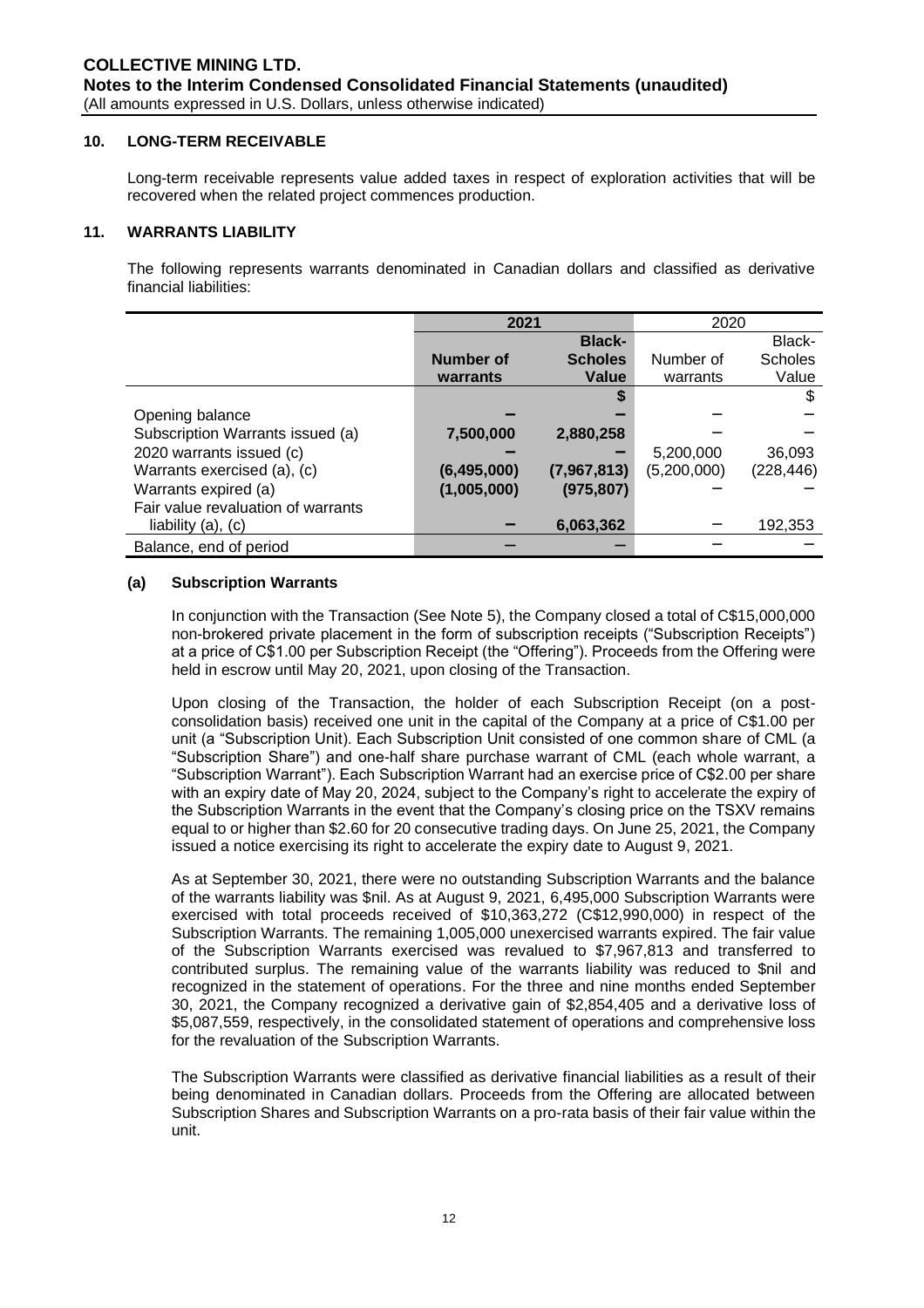# **COLLECTIVE MINING LTD. Notes to the Interim Condensed Consolidated Financial Statements (unaudited)** (All amounts expressed in U.S. Dollars, unless otherwise indicated)

The issue date fair value of the Subscription Warrants was determined to be C\$0.46 per warrant with the resulting allocation of the total proceeds for the Offering being:

|                                            | C\$        |            |
|--------------------------------------------|------------|------------|
| Warrants liability – Subscription Warrants | 3.476.472  | 2.880.258  |
| Share capital – Subscription Shares        | 11.523.528 | 9,547,248  |
| Total gross proceeds                       | 15,000,000 | 12,427,506 |

Fair value for the Subscription Warrants was determined using the Black-Scholes option pricing model using the following weighted average assumptions for the period from May 20, 2021 (date of issue) to September 30, 2021:

| Weighted average share price                                                | C\$2.10 |
|-----------------------------------------------------------------------------|---------|
| Weighted average risk-free interest rate                                    | 0.47%   |
| Weighted average dividend yield                                             | Nil     |
| Weighted average stock price volatility, based on historical volatility for |         |
| comparable companies                                                        | 130%    |
| Weighted average period to expiry (years)                                   | 1.5     |
|                                                                             |         |

#### **(b) Financing Costs**

Costs directly attributable to the Offering are made of:

| Finders' Units (see Note 18) | 442.833 |
|------------------------------|---------|
| Additional financing costs   | 100,931 |
| Total financing costs        | 543.764 |

Financing costs are allocated on a pro-rata basis between Subscription Shares and Subscription Warrants, with the portion allocated to Subscription Warrants recognized as an expense and the portion allocated to Subscription Shares recognized as a reduction in share capital as follows:

| Subscription Warrants – financing expense | 126.026 |
|-------------------------------------------|---------|
| Subscription Shares – share issue costs   | 417.738 |
|                                           | 543.764 |

#### **(c) 2020 Warrants**

- **i.** On May 25, 2020, the Company issued 4,800,000 Warrants (see Note 16(b)vi and vii). Each Warrant had an exercise price of C\$0.10 per share and an expiry date of June 5, 2021. The issue date fair value of the Warrants was \$35,909. In June 2020, all such Warrants were exercised. The Company recognized a derivative loss of \$132,119 in the consolidated statement of operations and comprehensive loss upon revaluation of the Warrants immediately prior to their exercise.
- **ii.** On August 12, 2020, the Company issued 400,000 Warrants (see Note 16(b)viii). Each Warrant had an exercise price of C\$0.20 per share and an expiry date of June 5, 2021. The issue date fair value of the Warrants was \$184. In September 2020, all such Warrants were exercised, resulting in the recognition of a derivative loss of \$60,234 in the consolidated statement of operations and comprehensive loss.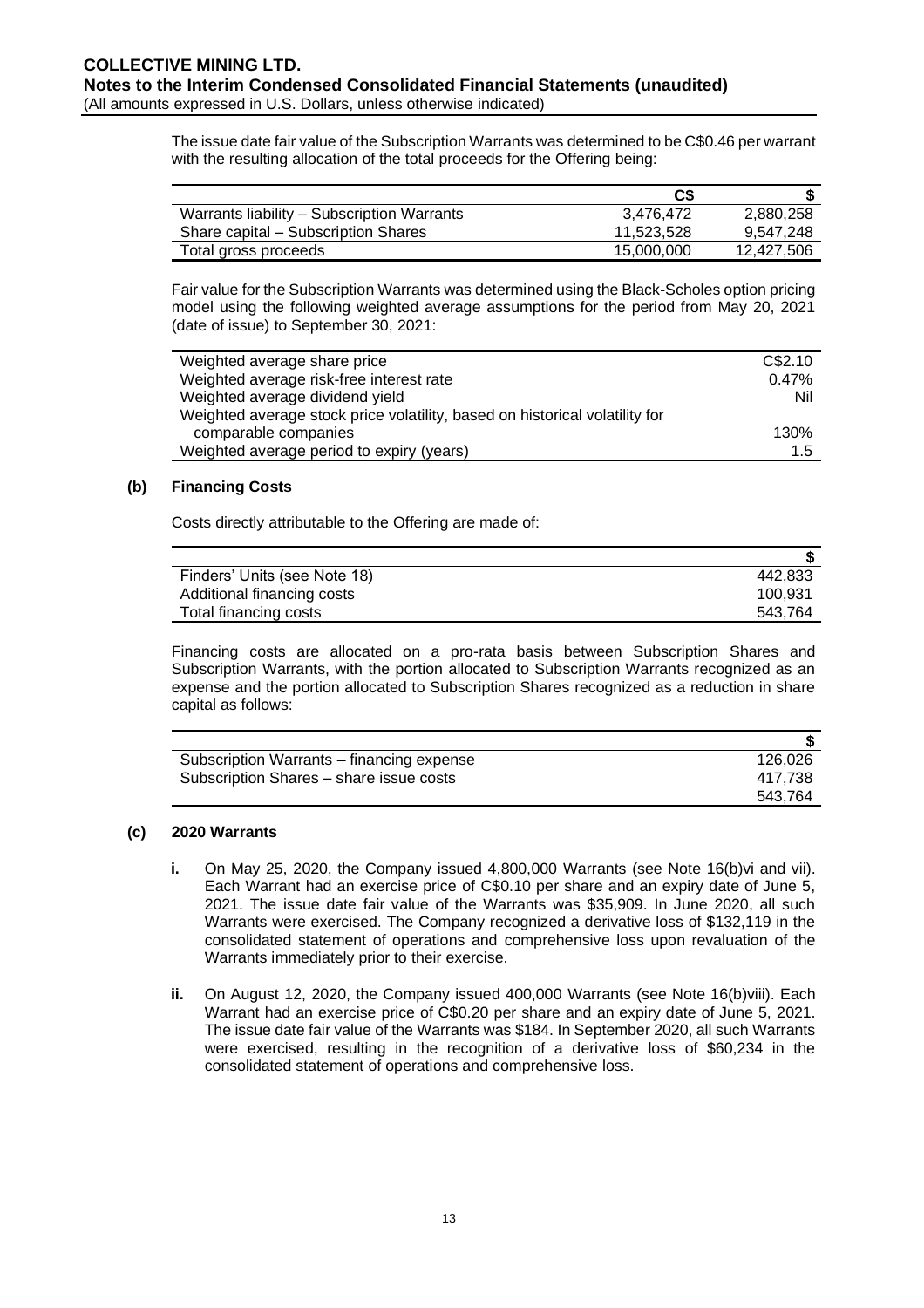#### **12. OTHER CURRENT LIABILITIES**

Other current liabilities are made up of the following:

|                                      |                   | <b>September</b> | December 31, |
|--------------------------------------|-------------------|------------------|--------------|
| As at                                | <b>Note</b>       | 30, 2021         | 2020         |
|                                      |                   |                  |              |
| Loan payable (a)                     |                   |                  | 76.477       |
| Related party loan payable           | $14(a)$ , $15(a)$ |                  | 6.973        |
| Current portion of lease liabilities | 13                | 55,338           | 44,520       |
|                                      |                   | 55,338           | 127.970      |

**(a)** In 2020, the Company received a loan of \$154,504. The loan was subject to interest payable to September 2020 at an annualized rate of 10.03%. Effective September 2020, the loan became payable on demand with no interest recognized subsequent to that date. As at September 30, 2021, the loan was settled in full.

#### **13. LEASE LIABILITIES**

|                                |                  | December 31, |
|--------------------------------|------------------|--------------|
| As at                          | <b>September</b> | 2020         |
| (in thousands of U.S. dollars) | 30, 2021         |              |
|                                |                  |              |
| Opening balance                | 142,841          |              |
| New leases during the period   | 51,391           | 135,887      |
| Lease payments                 | (54, 729)        | (13, 838)    |
| Interest accretion expense     | 18,077           | 4,951        |
| Foreign exchange               | (18, 557)        | 15,841       |
| Balance, end of period         | 139,023          | 142,841      |
| Current portion                | (55, 338)        | (44,520)     |
| Long-term portion              | 83,685           | 98.321       |

The lease liabilities were measured on inception of the lease at the present value of the lease payments over the lease term, discounted using a weighted average discount rate of 15.70%, based on the Company's incremental borrowing rate.

Interest accretion expense or amortization of the discount on the lease liability is charged to the consolidated statement of operations and comprehensive loss using the effective interest method.

For the three and nine months ended September 30, 2021, the Company made lease payments of \$35,150, and \$96,352, respectively (three months ended and period from February 11, 2020 to September 30, 2020 – \$3,649) for contracts with terms of 12 months or less and which were recognized as lease expense within exploration and evaluation expenses.

#### **14. RELATED PARTY TRANSACTIONS**

Related parties include management, the Board of Directors, close family members and enterprises that are controlled by these individuals as well as certain persons performing similar functions.

The following are related party transactions of the Company:

**(a)** During the period from February 11, 2020 to December 31, 2020, an officer and employee of the Company incurred expenditures totaling \$165,816, included within exploration and evaluation expenses (see Note 19(a)), on behalf of the Company at an interest rate of 27%, which was reimbursed. The amounts advanced were considered as a loan to the Company with interest payable at an annualized rate of 13.48% and was payable on demand. For the period ended December 31, 2020, the Company incurred interest of \$6,884 in respect of the loan from the employee. As at September 30, 2021, the loan was settled in full.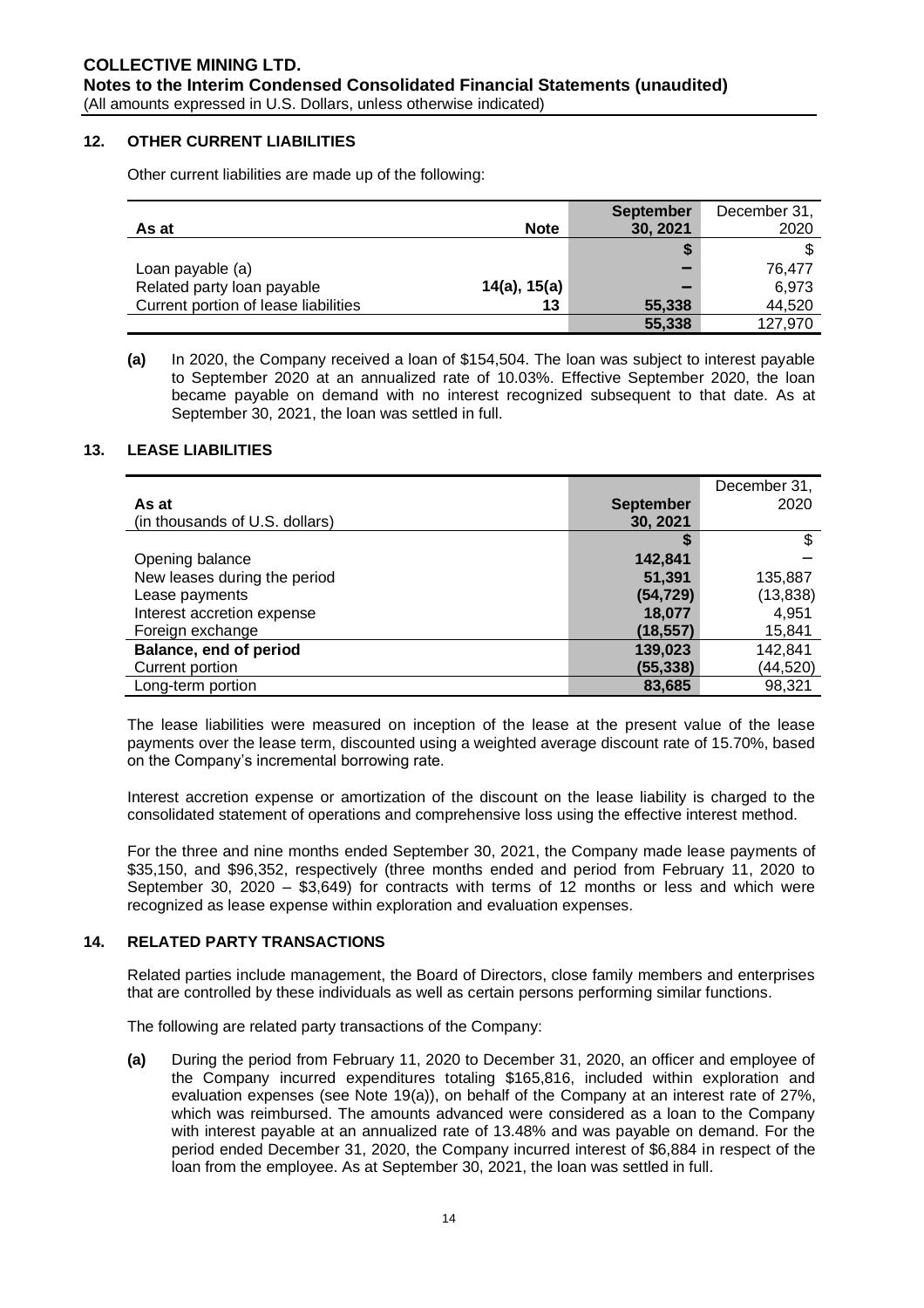#### **(b)** Compensation of key management personnel

Key management includes independent directors, the executive chairman of the board of directors (the "Chairman"), the president and chief executive officer ("CEO") and the chief financial officer ("CFO"). The remuneration of members of key management personnel were as follows:

|                         | Three months ended<br>September 30 |      | Nine months and period<br>ended September 30 |      |
|-------------------------|------------------------------------|------|----------------------------------------------|------|
|                         | 2021                               | 2020 | 2021                                         | 2020 |
| Management salaries and |                                    | \$   |                                              |      |
| benefits                | 125,983                            |      | 486,243                                      |      |
| Share-based payments    | 10,920                             |      | 94,573                                       |      |
|                         | 136,903                            |      | 580,816                                      |      |

1 – For the period from February 11, 2020

In accordance with IAS 24, key management personnel are those having authority and responsibility for planning, directing and controlling the activities of the Company.

# **15. FINANCIAL AND CAPITAL RISK MANAGEMENT**

#### **(a) Financial Risk Management**

The Company's activities expose it to a variety of financial risks, which include currency risk, credit risk, liquidity risk and interest rate risk.

Risk management is carried out by the Company's management with guidance from and policies approved by the Board of Directors.

#### **Financial risk factors**

#### *Foreign currency risk*

Foreign currency risk arises from future commercial transactions and recognized assets and liabilities denominated in currency that is not the entity's functional currency. The Company's functional currency is the U.S. dollar. The Company conducts some of its operating, financing and investing activities in currencies other than the U.S. dollar. The Company is therefore subject to gains and losses due to fluctuations in these currencies relative to the U.S. dollar. The Company does not use derivative instruments to hedge exposure to foreign exchange risk.

The Company had the following foreign currency balances:

|                                          | Foreign         | Foreign        |            |
|------------------------------------------|-----------------|----------------|------------|
| As at September 30, 2021                 | <b>Currency</b> | <b>Balance</b> |            |
| Cash and cash equivalents                | COP (000's)     | 717,201        | 187,030    |
| Cash and cash equivalents                | CAD             | 1,422,193      | 1,116,233  |
| Receivables                              | COP (000's)     | 805,156        | 209,967    |
| Receivables                              | CAD             | 16,645         | 13,257     |
| Accounts payable and accrued liabilities | COP (000's)     | (3,635,344)    | (948, 018) |
| Accounts payable and accrued liabilities | CAD             | (18, 858)      | (14, 801)  |
| Lease liability                          | COP (000's)     | (533, 107)     | (139, 023) |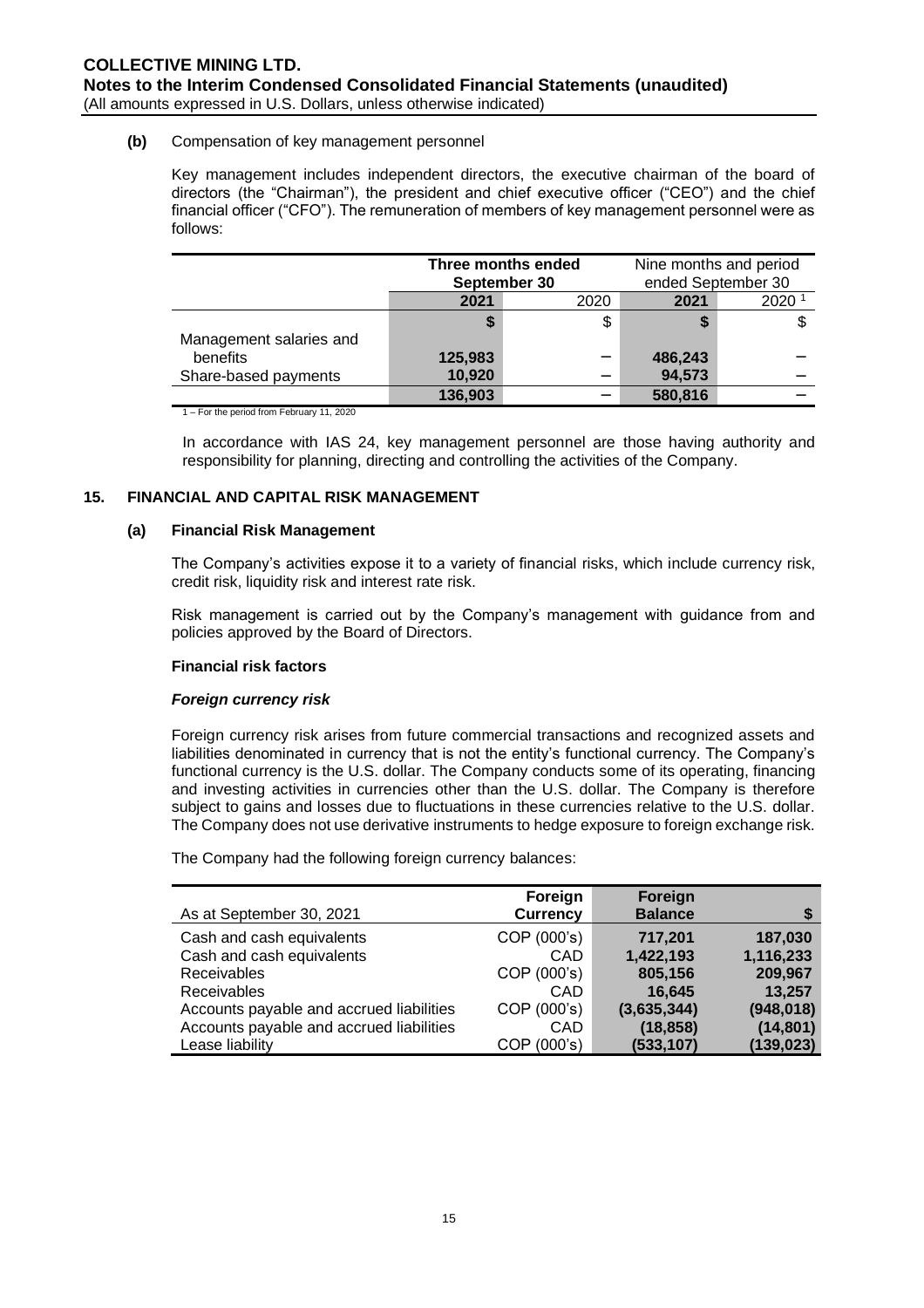# **COLLECTIVE MINING LTD. Notes to the Interim Condensed Consolidated Financial Statements (unaudited)**

(All amounts expressed in U.S. Dollars, unless otherwise indicated)

| As at December 31, 2020                  | Foreign<br>Currency | Foreign<br><b>Balance</b> |           |
|------------------------------------------|---------------------|---------------------------|-----------|
| Cash and cash equivalents                | COP (000's)         | 852.871                   | 248,469   |
| Cash and cash equivalents                | CAD                 | 1,801,983                 | 1,415,540 |
| Receivables                              | COP (000's)         | 50,000                    | 15        |
| <b>Receivables</b>                       | CAD                 | 9.302                     | 7.307     |
| Accounts payable and accrued liabilities | COP (000's)         | (300, 032)                | (87,409)  |
| Accounts payable and accrued liabilities | CAD                 | (17, 543)                 | (13,766)  |
| Loan payable                             | COP (000's)         | (262, 507)                | (76,477)  |
| Related party payable                    | COP (000's)         | (23,934)                  | (6, 973)  |
| Lease liability                          | COP (000's)         | (490,302)                 | (142,841) |

#### *Credit risk*

Credit risk is the risk of loss associated with a counter party's inability to fulfill its payment obligations. The Company's credit risk is primarily attributable to cash and cash equivalents and receivables. The Company has no significant concentration of credit risk arising from its properties. The majority of the Company's cash and cash equivalents are held with banks in Canada. Funds held in banks in Colombia are limited to forecasted 90-day cash requirements. The Company limits material counterparty credit risk on these assets by dealing with financial institutions with credit ratings of at least "A" or equivalent, or those which have been otherwise approved. Receivables mainly consist of receivables for refundable commodity taxes in Canada. Management believes that the credit risk concentration with respect to remaining amounts receivable is minimal.

# *Liquidity risk*

Liquidity risk is the risk that the Company will not have sufficient cash resources to meet its financial obligations as they come due. The Company regularly evaluates its cash position to ensure preservation and security of capital as well as maintenance of liquidity. The Company manages its liquidity risk by proactively mitigating exposure through cash management, including forecasting its liquidity requirements with available funds and anticipated investing and financing activities.

As at September 30, 2021, the cash balance of \$19.7 million is expected to be sufficient to meet its obligations in respect of its current liabilities of \$1.2 million, and anticipated exploration, evaluation and administrative expenditures over the next twelve months. However, the cash balance is not sufficient to meet all of its future obligations in respect of the option contracts in note 9 if the Company elects to exercise all its options in respect of all the contracts. Thus, continued operations of the Company are dependent on its ability to develop a sufficient financing plan, receive continued financial support from existing shareholders and/or new shareholders or through other arrangements, complete sufficient public equity financing, or generate profitable operations in the future.

#### *Interest rate risk*

Interest rate risk is the impact that changes in interest rates could have on the Company's earnings and liabilities. The Company's cash balances are not subject to significant interest rate risk as balances are current.

#### **(b) Capital Management**

The Company manages its capital to maintain its ability to continue as a going concern in order to pursue the exploration and evaluation of its mineral interests. The Company mainly relies on equity issuances to raise new capital. The capital structure of the Company includes the components of equity as well as cash and cash equivalents.

The Company prepares annual estimates of exploration and administrative expenditures and monitors actual expenditures compared to estimates to ensure that there is sufficient capital on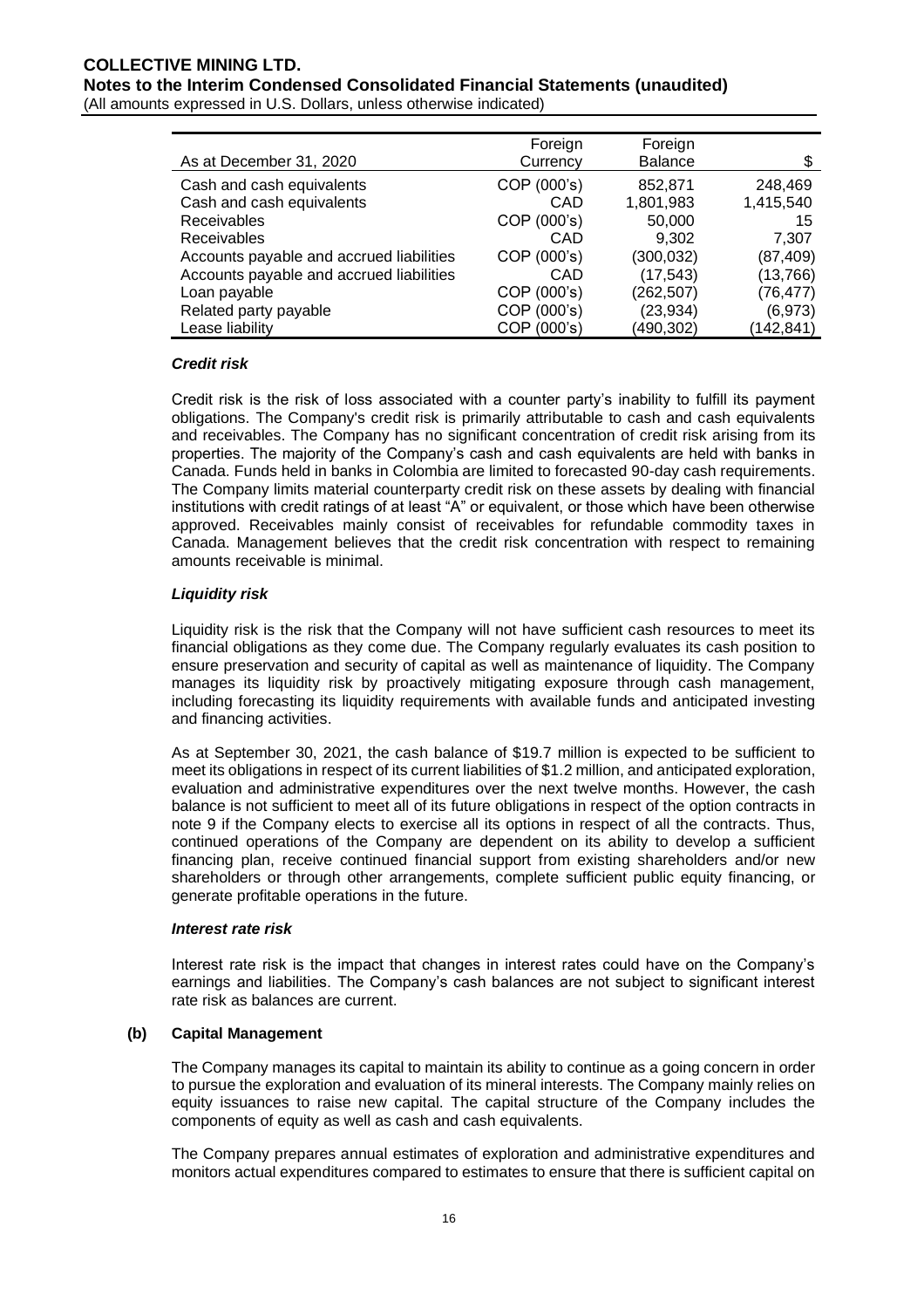hand to meet ongoing obligations. The Company maintains its cash in highly liquid short-term deposits which can be liquidated immediately without interest or penalty.

The Company's overall strategy with respect to capital risk management has remained consistent for the nine months ended September 30, 2021.

#### **16. SHARE CAPITAL**

#### **(a) Authorized**

Authorized share capital consists of an unlimited number of common shares without par value. All issued shares are fully paid. No dividends have been paid or declared by the Company since inception.

#### **(b) Issued**

During the three and nine months ended September 30, 2021 and 2020, the Company issued shares resulting from the following transactions:

#### *2021 Transactions*

- **i.** On January 5, 2021, the Company issued 500,000 common shares resulting from the exercise of stock options (See Note 17(a)).
- **ii.** On May 20, 2021, the Company issued 2,785,000 common shares to original POCML shareholders on closing of the RTO. The fair value of shares was determined to be \$1,772,606 (See Note 5).
- **iii.** On May 20, 2021, the Company issued 15,000,000 common shares upon closing of the Offering. Proceeds from the Offering of C\$15,000,000 (\$12,427,506) were allocated between Subscription Shares and Subscription Warrants on a pro-rata basis of their fair value within the unit of which \$9,547,248 was allocated to Subscription Shares (See Note 11(a)). Share issue costs of \$417,739 (See Note 11(b)) were recognized as a reduction in share capital.

From July 1, 2021 to August 9, 2021, the Company issued 6,495,000 common shares and received total proceeds of C\$12,990,000 (\$10,363,272) as a result of the exercise of the Subscription Warrants (See Note 11(a)).

**iv.** On May 20, 2021, the Company issued 534,500 common shares as part of the Subscription Units issued to eligible finders (the "Finders' Shares") (See Note 18). The value allocated to the Finders' Shares was \$340,200.

From July 1, 2021 to August 9, 2021, the Company issued 267,250 common shares and received total proceeds of C\$534,500 (\$426,602) as a result of the exercise of the Finders' Warrants (See Note 18).

#### *2020 Transactions*

- **v.** On March 16, 2020, the Company issued 20,000,000 common shares at a price of C\$0.005 per share for total proceeds of C\$100,000 (\$71,565). On August 4, 2020, the Company received capital contributions totaling \$300,000 (\$225,706) from the shareholders, effectively increasing the price per share to C\$0.02 on a pre-consolidation basis. The additional capital contribution was recognized in contributed surplus in the consolidated statement of financial position at the time of receipt.
- **vi.** On May 25, 2020, the Company issued 4,800,000 units at a price of C\$0.05 per unit for total proceeds of C\$240,000 (\$171,625). Each unit is comprised of one common share and one Warrant with an exercise price of C\$0.10. The increase in share capital was \$135,716, being the total proceeds less the fair value of the Warrants on the date of issue (See Note 11(c)i).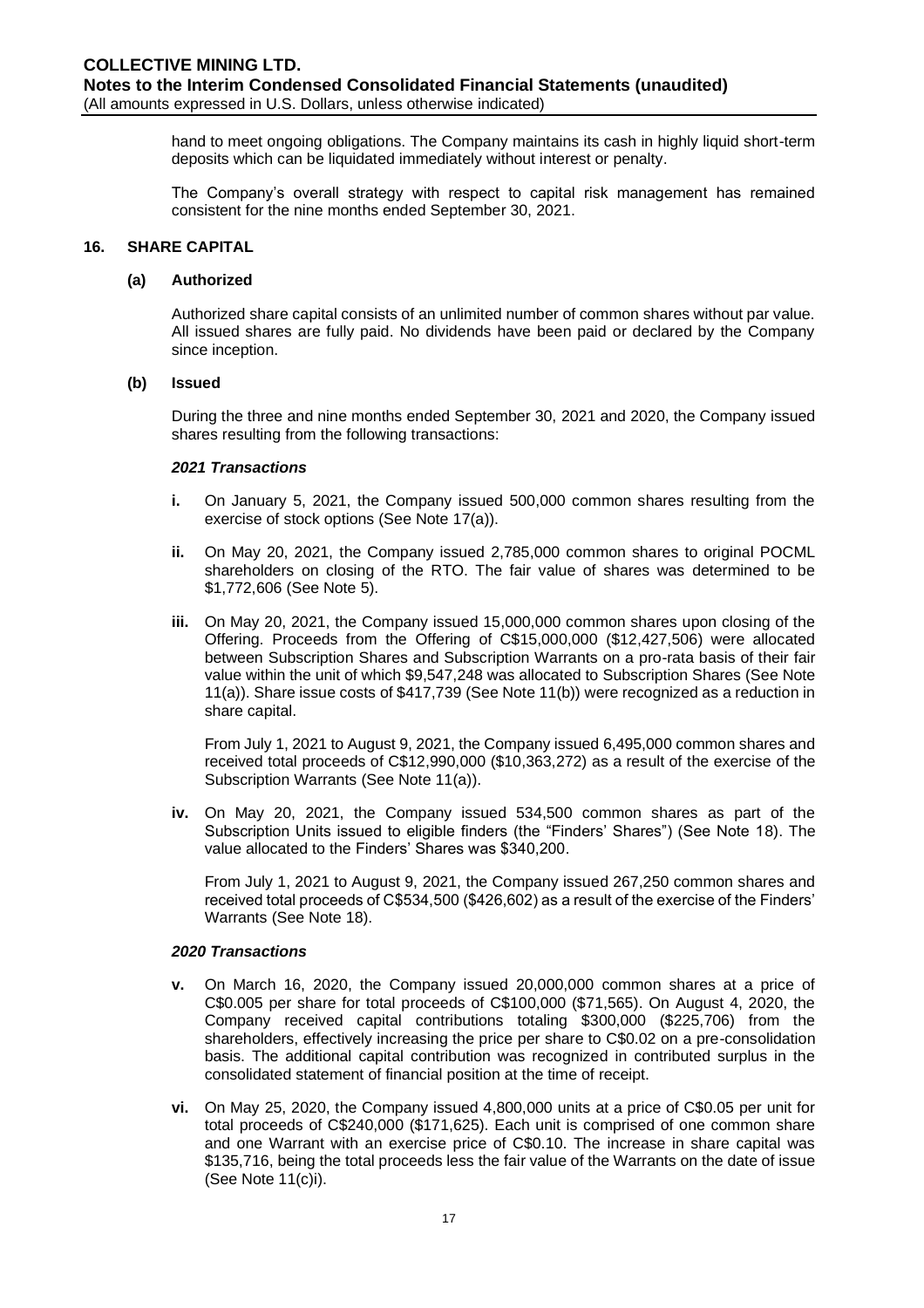In June 2020, the Company issued 4,800,000 common shares and received total proceeds of C\$480,000 (\$353,105) as a result of the exercise of the related Warrants (See Note 11(c)i).

- **vii.** On August 5, 2020, the Company completed a share consolidation of the common shares on the basis of 2 pre-consolidation shares for 1 post-consolidated common share. All share amounts for 18(b)(v) and (vi) are presented on the consolidated statement of changes in equity as post-consolidated shares.
- **viii.** On August 12, 2020, the Company issued 400,000 units at a price of C\$0.10 per unit for total proceeds of C\$40,000 (\$30,180). Each unit is comprised of one common share and one Warrant with an exercise price of C\$0.20. The increase in share capital was \$29,996, being the total proceeds less the fair value of the warrants on the date of issue (See Note 11(c)ii).

In September 2020, the Company issued 400,000 common shares and received total proceeds of C\$80,000 (\$60,416) as a result of the exercise of the related Warrants (See Note 11(c)ii).

#### **(c) Earnings per share**

Basic earnings per share are calculated by dividing the net income (loss) attributable to equity holders of the Company by the weighted average number of common shares outstanding during the year.

The Company incurred net losses for each of the periods of nine months ended September 30, 2021 and 2020; therefore, all outstanding stock options and share warrants have been excluded from the calculation of diluted loss per share since the effect would be anti-dilutive.

#### **17. SHARE BASED PAYMENTS**

The Company adopted a stock option plan (the "Plan") pursuant to the Securities Act of Ontario (the "Act"). The aggregate maximum number of shares reserved for issuance under the Plan and all other security-based compensation arrangements (together "Share Compensation Arrangements") at any given time is 10% of the Company's issued and outstanding shares as at the date of the grant of the Share Compensation Arrangement. Any shares subject to a stock option under the Plan which have been exercised, cancelled, repurchased, expired or terminated in accordance with the Plan will again be available under the Plan.

Under the Plan, the Company may grant to directors, officers, employees, and consultants stock options to purchase common shares of the Company. Stock options granted under the Plan will be for a term not to exceed 10 years.

|                                  |            | 2021           |           | 2020     |
|----------------------------------|------------|----------------|-----------|----------|
|                                  |            | Weighted       |           | Weighted |
|                                  | Number of  | average        | Number of | average  |
|                                  | stock      | exercise       | stock     | exercise |
|                                  | options    | price          | options   | price    |
|                                  |            | C <sub>5</sub> |           | C\$      |
| Outstanding, beginning of period | 2,120,000  | 0.37           |           |          |
| Granted                          | 940,000    | 1.88           | 1,300,000 | 0.20     |
| Exercised (a)                    | (537, 500) | (0.20)         |           |          |
| Expired/cancelled                | (122,500)  | (0.48)         | (100,000) | (0.20)   |
| Outstanding, September 30, 2021  | 2,400,000  | 1.00           | 1,200,000 | 0.20     |

The continuity of stock options during the period were as follows:

**(a)** On January 5, 2021, 500,000 options were modified whereby vesting of such options were accelerated and immediately exercised, resulting in the recognition of \$19,237 in the consolidated statement of operations and comprehensive loss on the date of modification.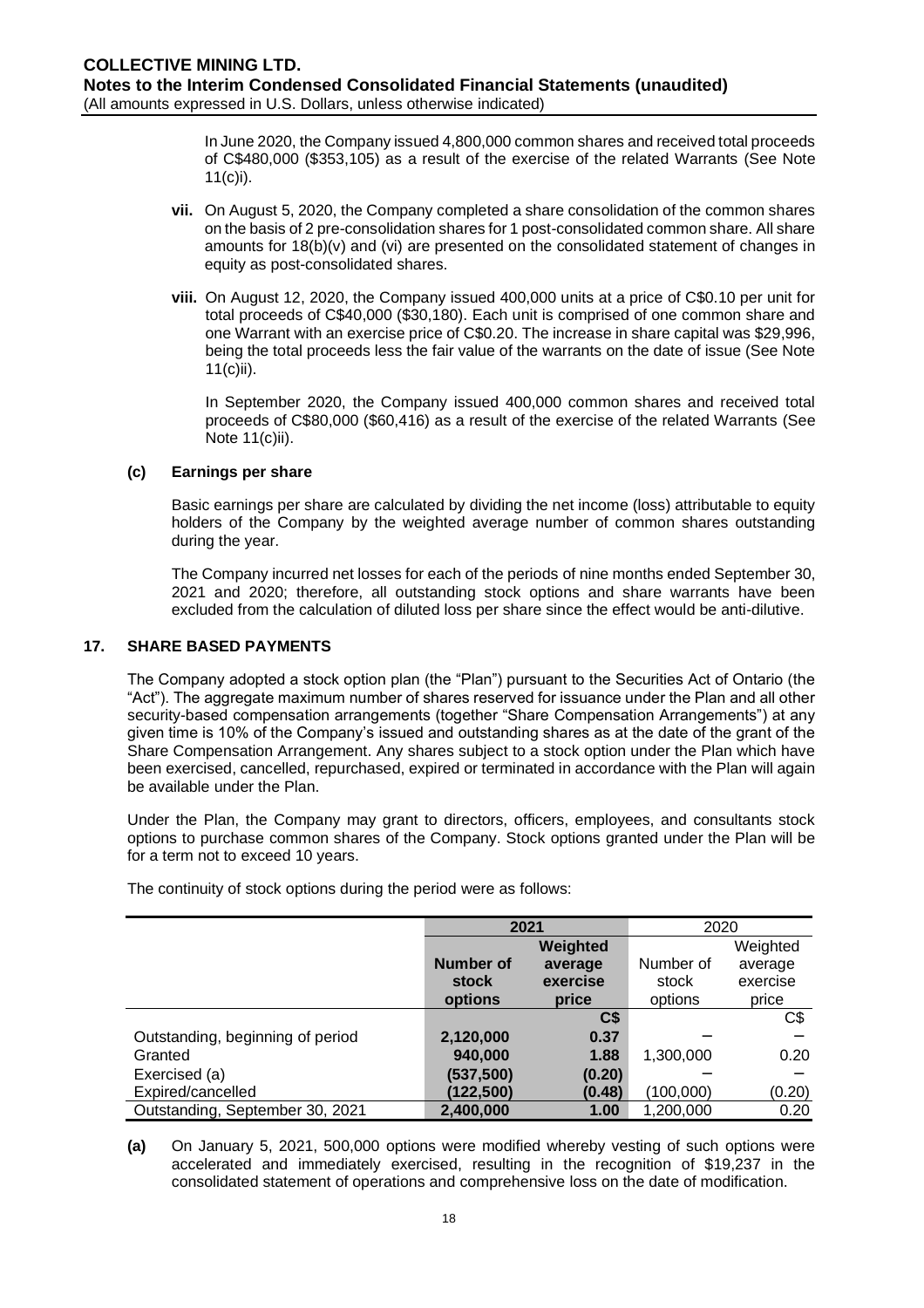The following table summarizes information about stock options outstanding and exercisable as at September 30, 2021:

|                 |             | <b>Options Outstanding</b> |          |             | <b>Options Exercisable</b> |          |
|-----------------|-------------|----------------------------|----------|-------------|----------------------------|----------|
|                 |             | Weighted                   | Weighted |             | Weighted                   | Weighted |
|                 |             | average                    | average  |             | average                    | average  |
|                 | Number of   | remaining                  | exercise | Number of   | remaining                  | exercise |
| Range of        | Options     | contractual                | price    | options     | contractual                | price    |
| Price (C\$)     | Outstanding | life (years)               | (C\$)    | exercisable | life (years)               | (C\$)    |
| $$0.20 - $1.00$ | 2,050,000   | 1.93                       | 0.59     | 903,335     | 1.30                       | 0.32     |
| $$2.90 - $4.00$ | 350,000     | 4.87                       | 3.37     |             |                            |          |
|                 | 2,400,000   | 2.36                       | 1.00     | 903,335     | 1.30                       | 0.32     |

Options granted for the three and nine months ended September 30, 2021 have vesting terms of every six or eight months over a two-year period and a term of three or five years. Options outstanding as at December 31, 2020 have vesting terms of every six or eight months from the date of grant over a two-year period and terms of two to three years.

The following is a summary of the stock options granted, the fair values and the assumptions used in the Black-Scholes option pricing formula:

| For the nine months or period ended September 30                            | 2021       | $2020^1$  |
|-----------------------------------------------------------------------------|------------|-----------|
|                                                                             |            |           |
| Number of options granted                                                   | 940,000    | 1,300,000 |
| Weighted average share price on grant date                                  | C\$1.88    | C\$0.15   |
| Weighted average risk-free interest rate                                    | 0.6%       | 0.3%      |
| Weighted average dividend yield                                             | <b>Nil</b> | Nil       |
| Weighted average stock price volatility, based on historical volatility for |            |           |
| comparable companies                                                        | 130%       | 130%      |
| Weighted average period to expiry (years)                                   | 2.5        | 1.4       |
| Weighted average grant date fair value per share                            | \$1.00     | \$0.23    |
| 1 Eartho pariad from Eabruary 11, 2020                                      |            |           |

#### 1 – For the period from February 11, 2020

#### **18. WARRANTS RESERVE**

The following represents warrants issued and recognized within warrants reserve, a component of contributed surplus:

|                                        | Number of<br>warrants |            |
|----------------------------------------|-----------------------|------------|
| Balance January 1, 2021                |                       |            |
| Finders' Warrants issued, May 20, 2021 | 267.250               | 102.633    |
| Exercised                              | (267, 250)            | (102, 633) |
| Balance September 30, 2021             |                       |            |

In connection with the Offering, eligible finders were issued a total of 534,500 Finders' Units, upon closing of the Transaction and representing 5% of the number of Subscription Receipts placed by such eligible finders. Each Finders' Unit consisted of one Finders' Share and one-half of a Finders' Warrant, with the same terms and conditions as the Subscription Warrants (See Note 10(a)).

The Finders' Warrants are accounted for under IFRS 2, as they were issued in exchange for services and therefore, the value allocated to the Finders' Warrants are classified in warrants reserve, a component of contributed surplus, and are not subsequently revalued. The value of services received is determined to be the issue price of the Finders' Units on the date of issue, May 20, 2021, and are allocated between Finders' Shares and Finders' Warrants on a pro-rata basis of their fair value within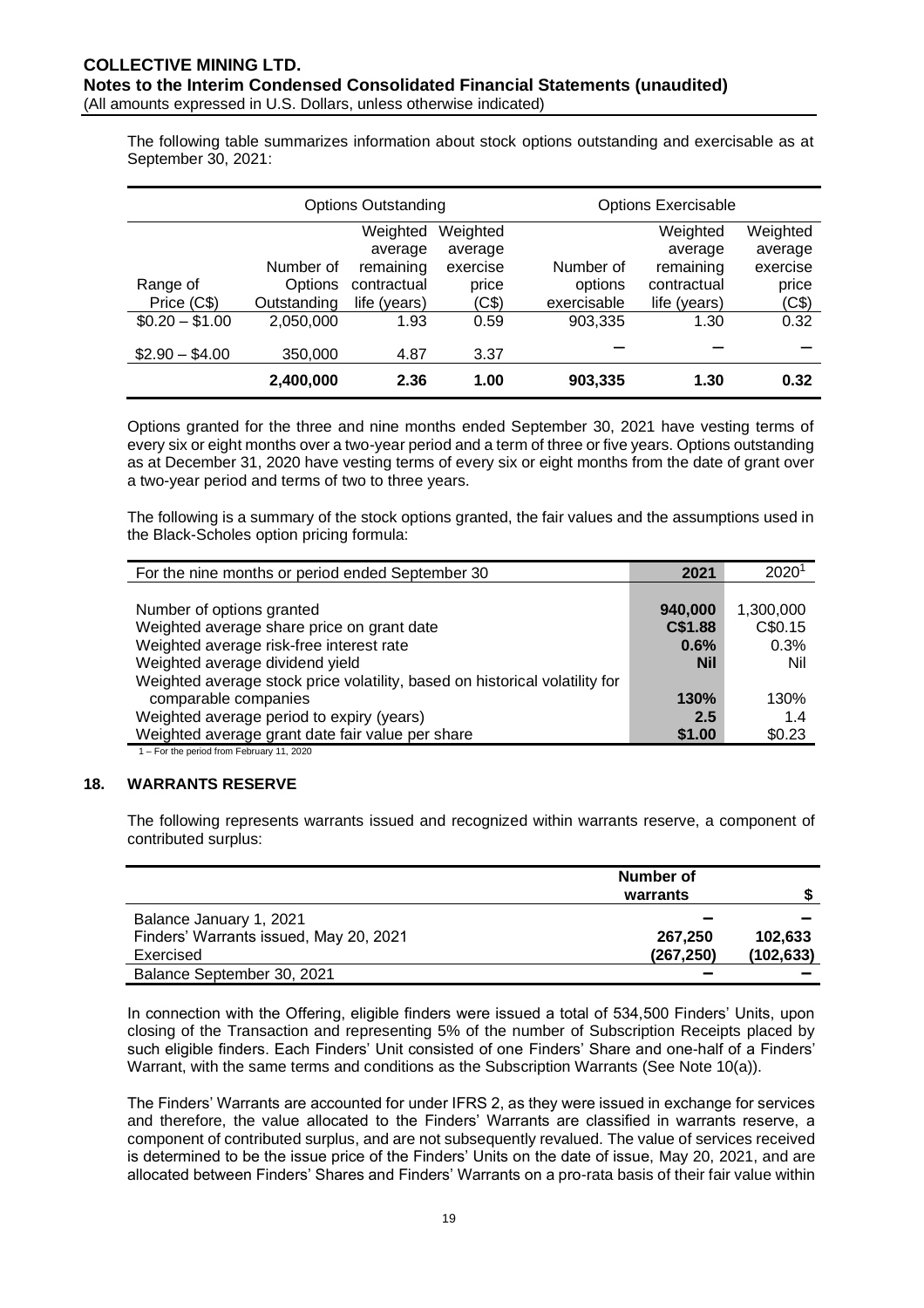the unit. Fair value for the Finders' Warrants was determined using the Black-Scholes option pricing model.

The allocation of values between Finders' Shares and Finders' Warrants is as follows:

|                                         | C\$     |         |
|-----------------------------------------|---------|---------|
| Contributed surplus - Finders' Warrants | 123.878 | 102.633 |
| Share capital – Finders' Shares         | 410.622 | 340.200 |
| Total value of Finders' Units issued    | 534.500 | 442.833 |

On June 25, 2021, the Company issued a notice exercising its right to accelerate the expiry date to August 9, 2021.

As at August 9, 2021, all Finders' Warrants were exercised and total proceeds of \$426,602 (C\$534,500) in respect of the Finders' Warrants were received.

#### **19. EXPENSES BY NATURE**

#### **(a) Exploration and evaluation**

Exploration and evaluation expense for the period is made up of the following:

|                              | Three months ended |         | Nine months and period |                   |
|------------------------------|--------------------|---------|------------------------|-------------------|
|                              | September 30       |         | ended September 30     |                   |
|                              | 2021               | 2020    | 2021                   | 2020 <sup>1</sup> |
|                              |                    | \$      | S                      |                   |
| Option payments and fees (i) | 341,150            | 62,054  | 1,295,503              | 466,860           |
| <b>Drilling services</b>     | 409,804            |         | 1,130,380              |                   |
| Salaries and benefits        | 224,421            |         | 562,677                |                   |
| Field costs, surveys and     |                    |         |                        |                   |
| other                        | 284,497            | 174,076 | 511,530                | 174,076           |
| Consulting and professional  |                    |         |                        |                   |
| fees                         | 138,910            | 12,600  | 373,484                | 12,600            |
| Assaying                     | 195,349            |         | 249,587                |                   |
| Transportation and meals     | 111,688            | 8,727   | 220,225                | 8,727             |
| Geophysics                   | 172,217            |         | 172,217                |                   |
| Depreciation and             |                    |         |                        |                   |
| amortization                 | 32,464             |         | 77,776                 |                   |
| Community expenses           | 27,401             |         | 66,298                 |                   |
| Security                     | 14,741             |         | 47,587                 |                   |
|                              | 1,952,642          | 257,457 | 4,707,264              | 662,263           |

1 – For the period from February 11, 2020

**i.** Includes total option payments in respect of option agreements for the three and nine months ended September 30, 2021 of \$250,000 and \$1,150,000, respectively (three months ended and period from February 11, 2020 to September 30, 2020 of \$30,000 and \$380,000) and including \$300,000 of required minimum option payments recognized in accounts payable and accrued liabilities as at September 30, 2021 (2020 – \$nil) (See Note 9(b)ii).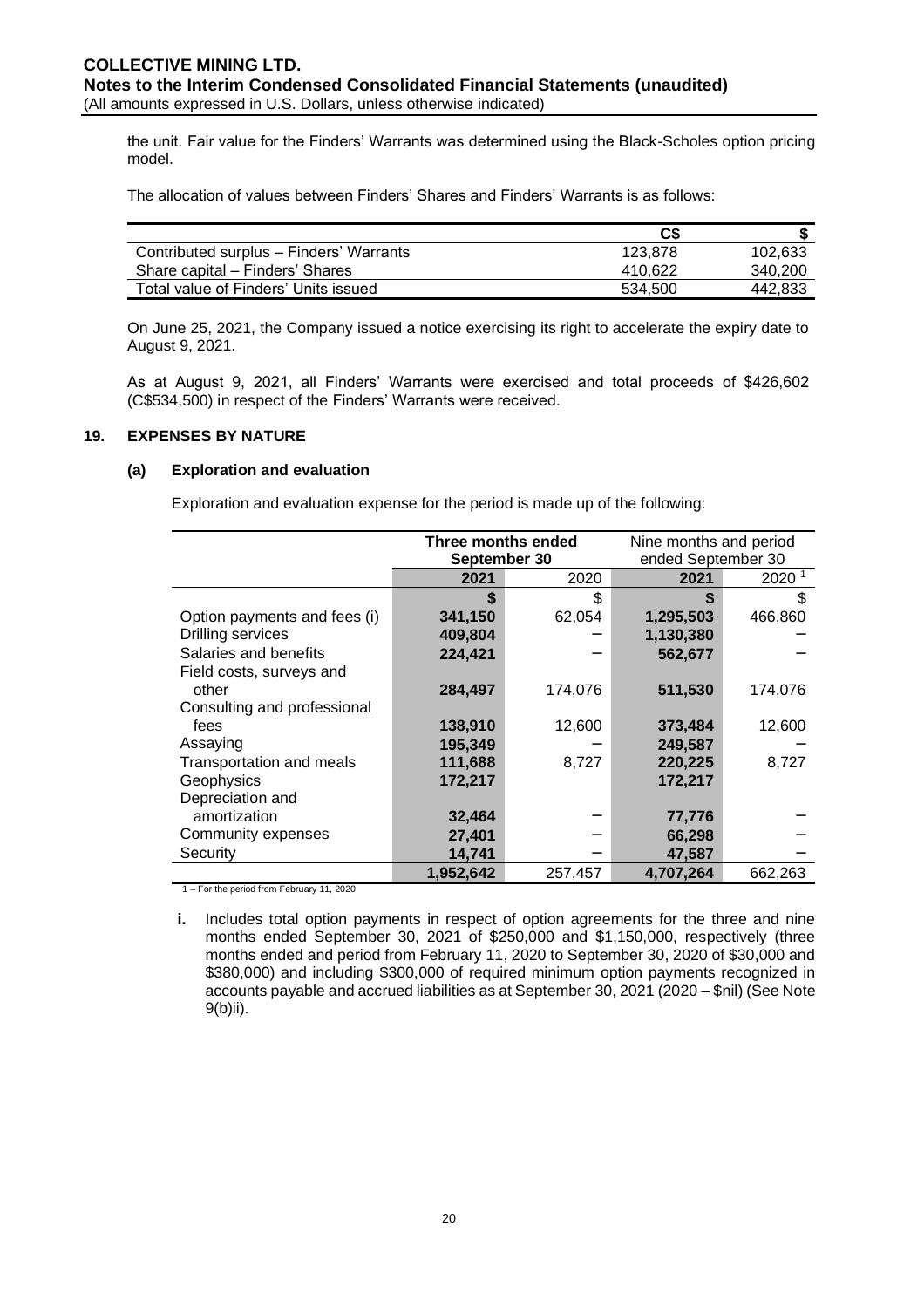#### **(b) General and administration**

General and administration expense for the period is made up of the following:

|                                  | Three months ended |        | Nine months and period |                   |  |
|----------------------------------|--------------------|--------|------------------------|-------------------|--|
|                                  | September 30       |        | ended September 30     |                   |  |
|                                  | 2021               | 2020   | 2021                   | 2020 <sup>1</sup> |  |
|                                  | \$                 | \$     | S                      | S                 |  |
|                                  |                    |        |                        |                   |  |
| Salaries and benefits            | 237,960            |        | 794,708                |                   |  |
| Share-based compensation         | 191,391            | 20,399 | 637,935                | 20,399            |  |
| Consulting and professional fees | 149,730            | 34,263 | 351,663                | 46,040            |  |
| Travel and entertainment         | 6,816              |        | 96,947                 |                   |  |
| Office administration            | 697                | 2,505  | 29,336                 | 2,706             |  |
| Regulatory and compliance fees   | 1,850              |        | 15,391                 |                   |  |
| Directors' fees and expenses     | 8,000              |        | 8,000                  | 3,000             |  |
| Depreciation                     | 1,343              |        | 3,058                  |                   |  |
| Investor relations               |                    | 1,417  | 394                    | 1,417             |  |
|                                  | 597,787            | 58,584 | 1.937.432              | 73,562            |  |

1 – For the period from February 11, 2020

#### **(c) Finance costs**

Finance costs expensed for the period is made up of the following:

|                                 | Three months ended<br>September 30<br>2021<br>2020 |   | Nine months and period<br>ended September 30 |      |
|---------------------------------|----------------------------------------------------|---|----------------------------------------------|------|
|                                 |                                                    |   | 2021                                         | 2020 |
|                                 |                                                    | S |                                              |      |
| Finance issue expense (i)       |                                                    |   | 126,025                                      |      |
| Interest accretion expense (ii) | 5.499                                              |   | 18,077                                       |      |
|                                 | 5,499                                              |   | 144,102                                      |      |

1 – For the period from February 11, 2020

- **i.** Represents the portion of the Offering financing costs allocated to the Subscription Warrants (See Note 11(b)).
- **ii.** Interest accretion expense or amortization of the discount is in respect of the lease liability, also representing the interest portion of lease payments (See Note 13).

#### **20. CASH FLOW INFORMATION**

#### **(a) Operating Activities**

Net changes in working capital items:

|                                                                                                            | Three months ended<br>September 30 |           | Nine months and period<br>ended September 30 |         |
|------------------------------------------------------------------------------------------------------------|------------------------------------|-----------|----------------------------------------------|---------|
|                                                                                                            | 2021                               | 2020      | 2021                                         | 2020    |
|                                                                                                            | \$                                 | \$        | J                                            |         |
| Receivables and prepaid<br>expenses<br>Inventories<br>Net assets acquired from RTO<br>Transaction (Note 5) | 10,421<br>1,956                    | 509,969   | 190,335<br>(1,620)<br>463,559                | (5,076) |
| Accounts payables and accrued<br>liabilities                                                               | 228,386<br>240,763                 | (73, 215) | 911,373<br>1,563,647                         | 291,762 |

1 – For the period from February 11, 2020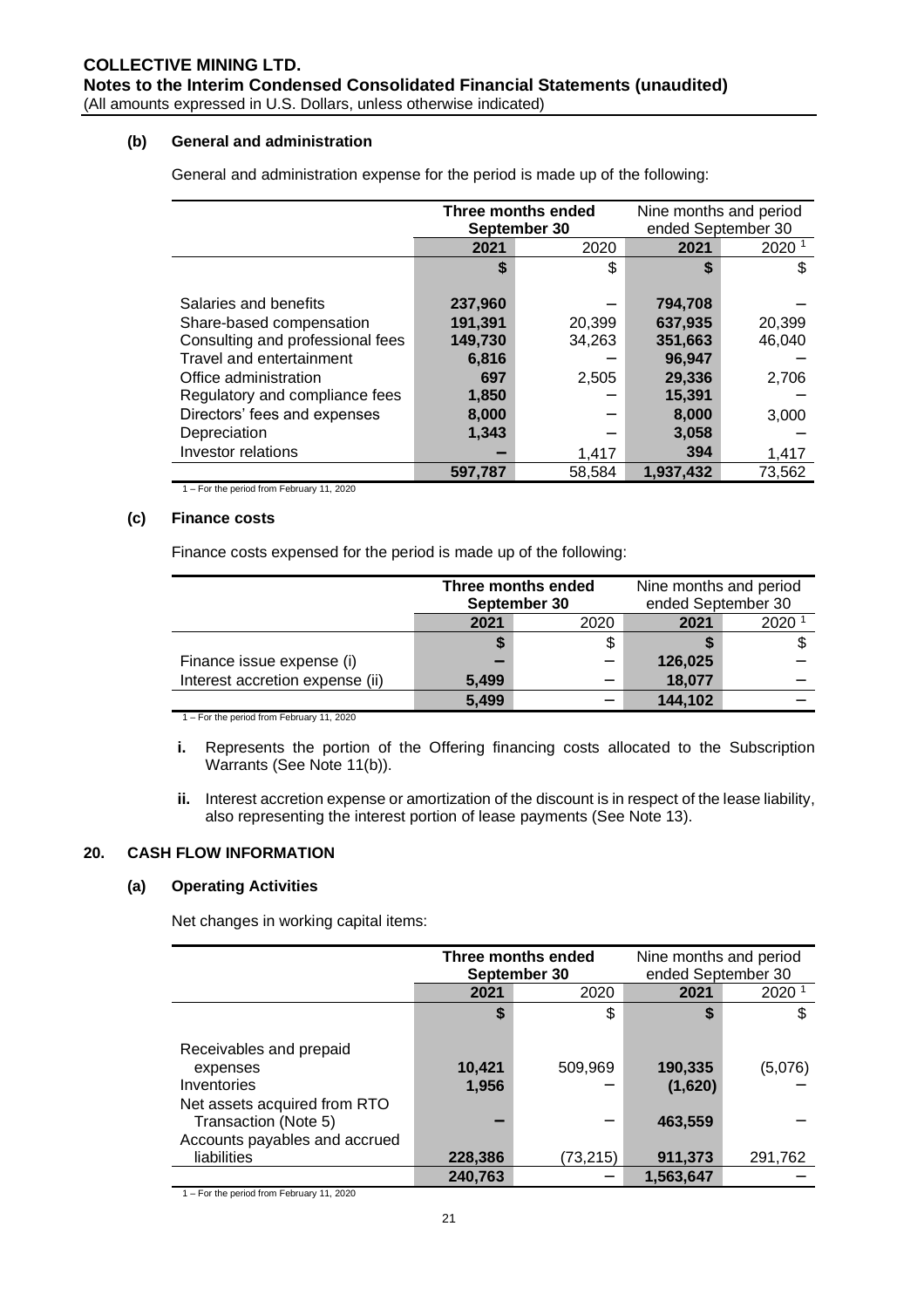### **(b) Financing Activities**

Financing costs paid:

|                                    | Three months ended<br>September 30<br>2021<br>2020 |  | Nine months and period<br>ended September 30 |      |
|------------------------------------|----------------------------------------------------|--|----------------------------------------------|------|
|                                    |                                                    |  | 2021                                         | 2020 |
|                                    | 5                                                  |  |                                              |      |
| Offering financing costs (i)       |                                                    |  | 100,931                                      |      |
| Interest portion of lease payments |                                                    |  |                                              |      |
| (Note 13, (19(c)(ii))              | 5.499                                              |  | 18.077                                       |      |
|                                    | 5,499                                              |  | 119,008                                      |      |

1 – For the period from February 11, 2020

**i.** Represents financing costs incurred in respect of the Offering (See Note 11(b)).

# **21. COMMITMENTS, OPTION AGREEMENTS AND CONTINGENCIES**

#### **Commitments**

As at September 30, 2021, the Company had the following contractual commitments and obligations:

|                                   |           | Less than | Years $2-$ | After 5 |
|-----------------------------------|-----------|-----------|------------|---------|
|                                   | Total     | 1 Year    | 5          | Years   |
|                                   |           |           |            |         |
| Other lease commitments (a)       | 50.263    | 50.263    |            |         |
| Social and governance commitments | 44,282    | 44,282    |            |         |
| Service contracts (b)             | 1,072,065 | 1,072,065 |            |         |
|                                   | 1.166.610 | 1,166,610 |            |         |

- **(a)** Other lease commitments represent lease contracts for a warehouse and housing for exploration employees for terms of 12 months or less.
- **(b)** Service contracts represent commitments in respect of drilling and induced polarization (IP) project.

#### **Option Agreements**

The Company has the option to terminate its option agreements at any time. Future expenditures are therefore dependent on the success of exploration and development programs and a decision by management to continue or exercise its option(s) for the relevant project and agreement.

As at September 30, 2021, the expected timing of payments, in respect of the Company's option agreements under the assumption that the Company continues to exercise its option(s) for the relevant project and agreement are as follows:

|                              | <b>Less than</b> |         |             | After 5   |
|------------------------------|------------------|---------|-------------|-----------|
|                              | Total            | 1 Year  | Years $2-5$ | Years     |
|                              | S                |         |             |           |
| San Antonio Option (c)       | 2,420,000        | 100,000 | 1,570,000   | 750,000   |
| First Guayabales Option (d)  | 3,250,000        | 250,000 | 1,666,664   | 1,333,336 |
| Second Guayabales Option (e) | 6,350,000        | 300,000 | 1,000,000   | 5,050,000 |
|                              | 12,020,000       | 650,000 | 4,236,664   | 7,133,336 |

**(c)** Excludes additional option payment or NSR upon reaching commercial production.

**(d)** Amounts disclosed relate only to option payments of the agreement. In addition, the Company must incur a minimum of \$3,000,000 of exploration and evaluation expenditures under Phase 1 and \$10,000,000 under Phase 2. As at September 30, 2021, the remaining required minimum exploration and evaluation expenditures under Phase 1 of the First Guayabales Option is \$1,205,000.